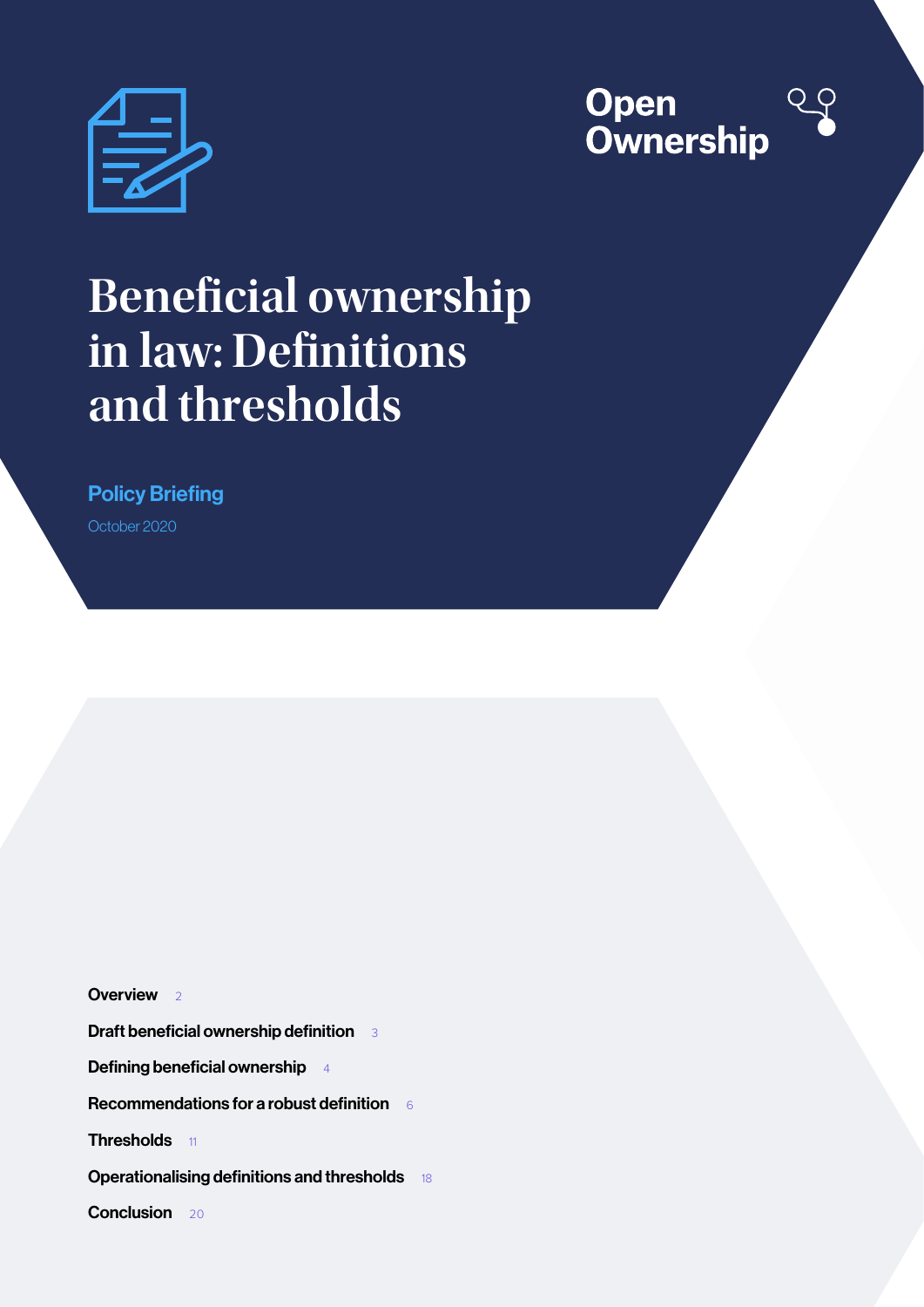### <span id="page-1-0"></span>**Overview**

To maximise the impact of beneficial ownership (BO) registers, it is important to minimise loopholes and make data as useful as possible. A legal definition of BO and its associated thresholds form the foundation on which a disclosure regime is built. This is necessary for those that hold significant interests in legal entities to be classed as beneficial owners and to have a legal obligation to declare their interests. Research with implementers and BO transparency (BOT) experts has shown that a robust legislative framework for BOT, including a good legal definition of BO, is one of the key enablers to BOT achieving its policy impact.<sup>1</sup> BO should be clearly and robustly defined in law, with low thresholds used to determine when ownership and control is disclosed.

Leading policy definitions of beneficial ownership have converged in recent years, and it is possible to start to identify best practice elements of definitions. Developing a robust definition involves ensuring these components are included in the definition, and adapting these to a specific local context. Thresholds at which it becomes a legal requirement to disclose BO are often part of legal definitions and contentious areas of debate. Low thresholds are important to ensure that most or all people with relevant BO and control interests are identified in the disclosures.

Careful consideration of definitions and thresholds is essential, as seemingly minor decisions during the early stages of implementation can have significant consequences for systems development and data publication. As this briefing illustrates, a weak legal definition can leave large numbers of beneficial owners invisible, undermining the goals of BOT reform. Thresholds that are not commensurate with the level of risk an individual, company or sector form can similarly leave large blindspots in disclosure regimes.

This policy briefing aims to help policymakers and those implementing or supporting BOT to think through the decisions required to define BO in law and to set appropriate thresholds, and how to operationalise these. The briefing outlines key policy principles, explains why these are important, and highlights emerging good practice from different countries. The briefing relates only to the BO of companies, and not trusts or other legal arrangements.<sup>2</sup>

A clear and robust definition – with low thresholds used to determine when ownership and control is disclosed – is a core tenet of the [Open Ownership Principles](https://www.openownership.org/framework/). The Principles set the standard for effective beneficial ownership disclosure and establish approaches for publishing BO data. They make published data usable, accurate and interoperable.

<sup>1</sup> Extractive Industries Transparency Initiative and Open Ownership, "Catalysing transformative change in beneficial ownership transparency". August 2020. Available at:<https://www.openownership.org/uploads/Opening%20Extractives%20Research%20Report.pdf>[Accessed 29 September 2020].

<sup>2</sup> There are specific issues for BO disclosures that relate to trusts and other legal vehicles that are not dealt with in this briefing. For trusts, there is general consensus in international policy spheres that the settlor(s), trustee(s), protector(s), beneficiaries, and any other person exercising ultimate control through direct or indirect ownership or any other means, would be deemed beneficial owners. See, for example, European Union, "Directive (EU) 2018/843". 30 May 2018, Article 1, Paragraph (2) (b). Available at <https://eur-lex.europa.eu/legal-content/EN/TXT/PDF/?uri=CELEX:32018L0843&from=EN>[Accessed 28 August 2020]; FATF, "Guidance on Transparency and Beneficial Ownership". October 2014, p30. Available at: [https://www.fatf-gafi.org/media/fatf/documents/reports/Guidance](https://www.fatf-gafi.org/media/fatf/documents/reports/Guidance-transparency-beneficial-ownership.pdf)[transparency-beneficial-ownership.pdf](https://www.fatf-gafi.org/media/fatf/documents/reports/Guidance-transparency-beneficial-ownership.pdf) [Accessed 28 August 2020]; OECD, "Standard for Automatic Exchange of Financial Information in Tax Matters". 2018, p22. Available at: [https://www.oecd.org/tax/exchange-of-tax-information/implementation-handbook-standard-for-automatic-exchange-of-financial-information-in-tax](https://www.oecd.org/tax/exchange-of-tax-information/implementation-handbook-standard-for-automatic-exchange-of-financial-information-in-tax-matters.pdf)[matters.pdf](https://www.oecd.org/tax/exchange-of-tax-information/implementation-handbook-standard-for-automatic-exchange-of-financial-information-in-tax-matters.pdf) [Accessed 28 August 2020].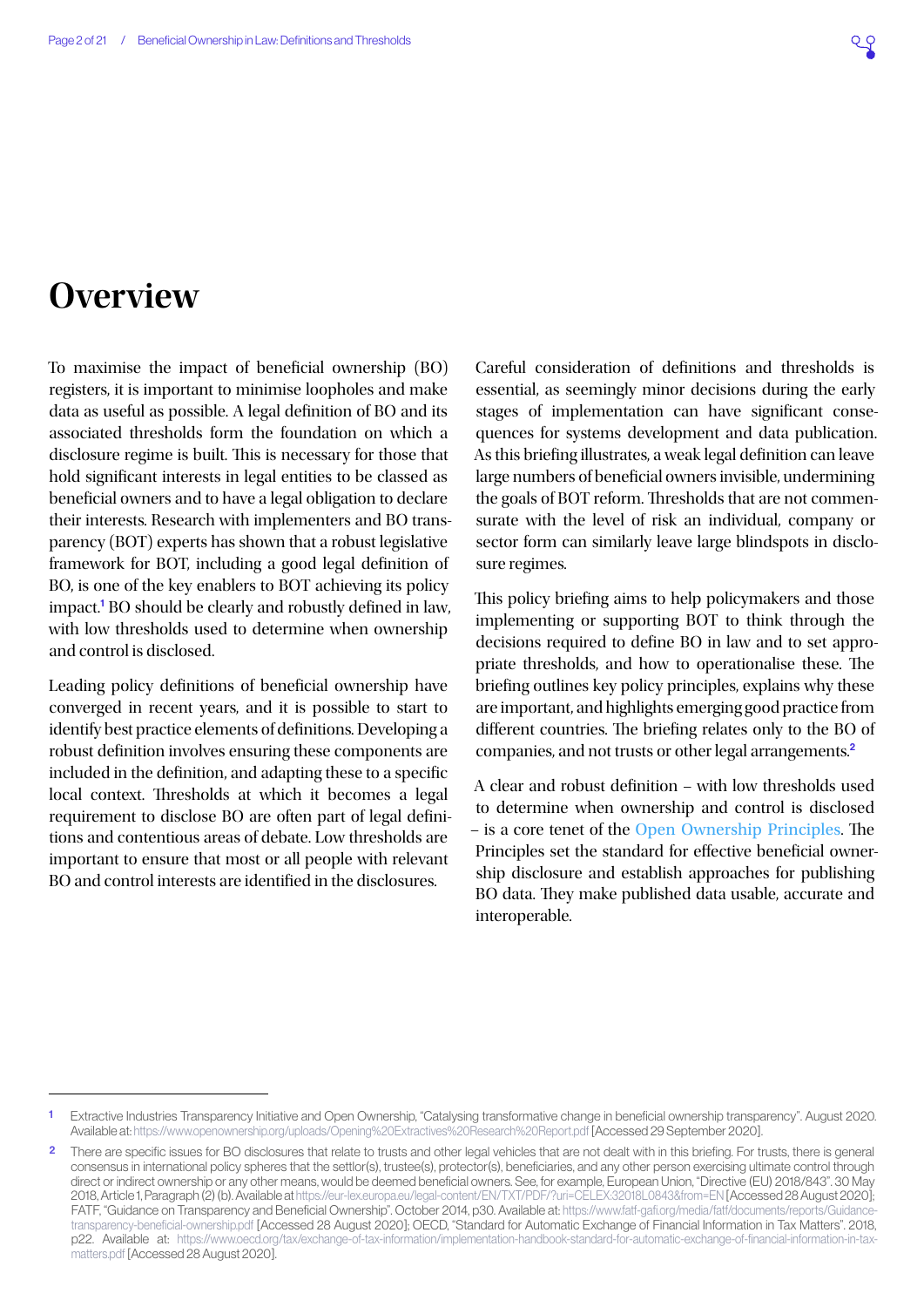### <span id="page-2-0"></span>**Draft beneficial ownership definition**

A beneficial owner is a natural person **<sup>b</sup>** who has the right to some share or enjoyment of a legal entity's income or assets (ownership **<sup>c</sup>** ) or the right to direct or influence the entity's activities (control **<sup>c</sup>** ). Ownership and control can be exerted either directly or indirectly. **<sup>d</sup>**

Beneficial ownership should be disclosed when an individual's aggregate control of, or economic benefit from, a company reaches or exceeds:

- 5% **f** of the company's stock, votes, profits or assets; or
- The right to appoint board members or company officers.

The 5% threshold **<sup>g</sup>** applies in particular to, but is not limited to, the following types of economic or control interest:

- **Ownership of shares**
- **Control over voting rights**
- The **right to profits or distribution of assets**
- The **right to enjoyment of the company's assets <sup>h</sup>**
- **Other influence or control** over the company
- Other economic benefits derived from the company.

The interests of a beneficial owner may be maintained directly or indirectly via mechanisms including, but not limited to:

- Influence or **control granted through the rules or articles of the company or via a special class of share**.
- A **legal instrument** (i.e, a contract or agreement) that grants an individual control or financial benefit, such as a profit-sharing agreement.
- An **informal agreement** that grants an individual control over the company or financial benefit from the company, such as exercising control via a family member or associate without a legal contract. **<sup>i</sup>**
- A **financial instrument** that grants ownership or control rights, such as conditions attached to a loan.
- A **legal arrangement or structure** that allows an individual to exercise control through a nominated intermediary, such as a nominee shareholding arrangement or a parent exercising control on behalf of a minor.

Where no beneficial owners of a company reach the thresholds for disclosure, all board members and senior managing officials should be disclosed as the parties responsible for the declaration.

This definition captures the main ways in which a legal entity can be owned and controlled but will need to be altered for local circumstances, and is not intended to be used as a replacement for legislative expertise. The draft definition demonstrates the principles of best practice covered in this briefing.

**b** The definition should specify that a beneficial owner is a natural person ([page 6](#page-5-3))

**a**

**e**

**a**

**j**

- **<sup>c</sup>** The definition should cover both ownership and control interests ([page 6](#page-5-2))
- **d** The definition should encompass both indirect and direct interests ([page 6](#page-5-1))
- **<sup>e</sup>** Governments should require the disclosure of, and publish the way in which, an individual exercises BO over a company, including the exact percentage of ownership and control ([page 18](#page-17-3))
- **f** Thresholds should be set low to ensure that most or all people with relevant BO and control interests are identified in the disclosures ([page 11](#page-10-1))
- **<sup>g</sup>** Countries should apply a risk-based approach to thresholds, and should consider applying even lower thresholds to companies, sectors or individuals with higher associated risks – such as politically exposed persons (PEPs) – in secondary legislation ([page 12](#page-11-0))
- **h** Governments should provide companies with clear guidance on how to identify qualifying beneficial owners and how to calculate indirect ownership percentages; for instance, how to calculate the threshold on the enjoyment of assets ([page 18](#page-17-2))
- **i** Definitions should be adapted for local contexts; for instance, by assuming joint action by family members in countries where this is common ([page 4](#page-3-1))
- **<sup>j</sup>** The law should include reporting requirements for firms where no person falls within the threshold or definition of BO ([page 18](#page-17-1))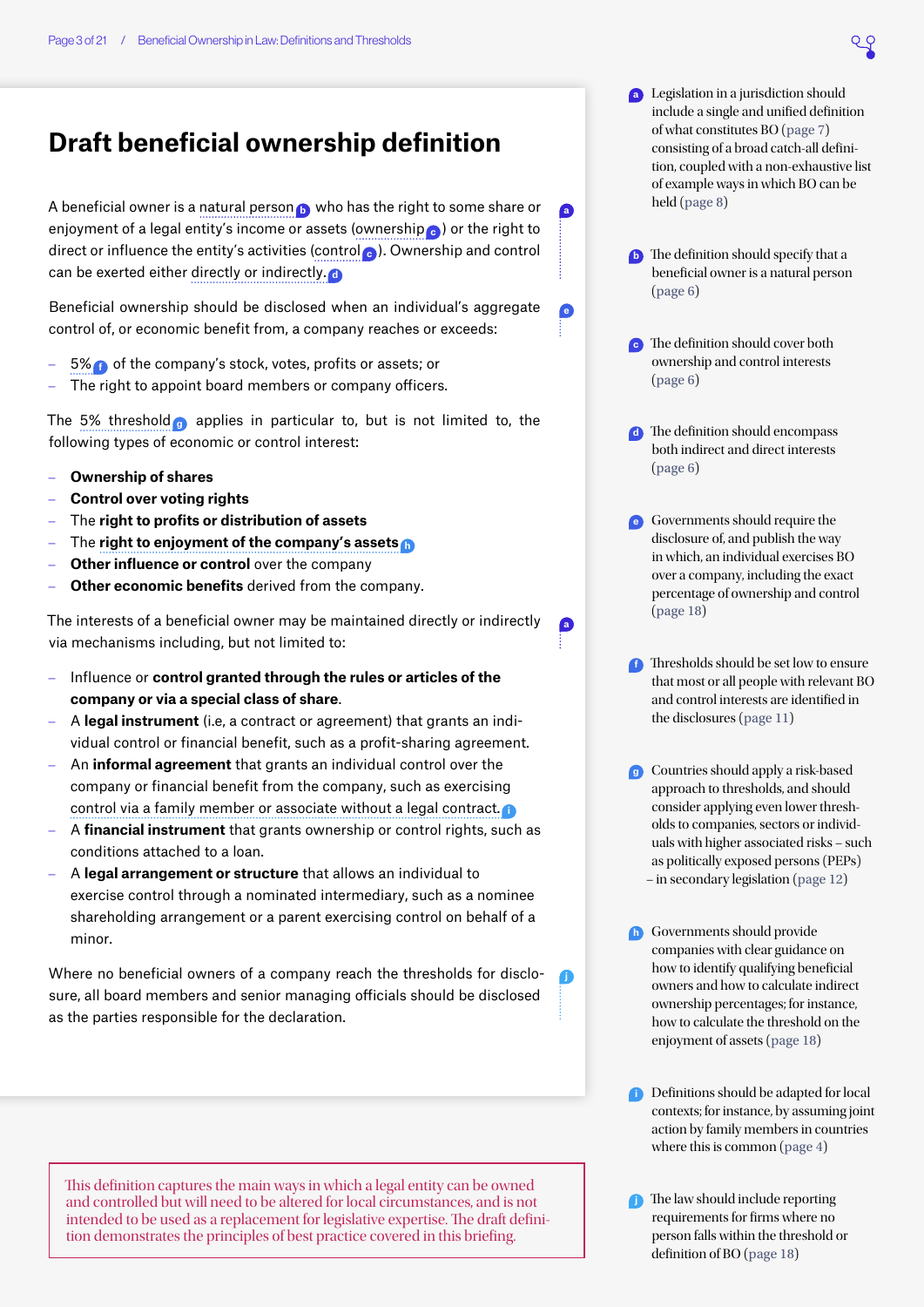## <span id="page-3-0"></span>**Defining beneficial ownership**

The Financial Action Task Force (FATF) defines a beneficial owner as "the natural person(s) who ultimately owns or controls [a legal entity,] and/or the natural person on whose behalf a transaction is being conducted."<sup>3</sup> In other words, the **beneficial owner** is the person or persons who benefit from or exercises control over a legal vehicle. The concept of a **legal owner** of a company is slightly different in that it refers to the owner whose name appears on the shares (see [Figure 1](#page-4-0)). For many ordinary companies not set up for illicit purposes the beneficial and legal owners of a given entity are often the same person, but this is far from always being the case.

Whilst direct forms of ownership and control – for instance, through the holding of ordinary shares – are relatively straightforward, there are also more complex ways in which natural persons can have indirect ownership or exercise indirect control over legal entities. These can include through ties of kinship or other types of affiliation, shareholder agreements, nominee shareholders, and

convertible stock.4 Similarly, someone may derive substantial economic benefit from a legal entity – for instance, through the enjoyment of assets – without holding any formal ownership shares. The World Bank highlights the importance of including indirect ownership when defining BO, arguing that BO should be understood as a material, substantive concept – referring to de facto control over a corporate vehicle – and not a purely legal or quantitative definition.<sup>5</sup>

<span id="page-3-1"></span>Defining what constitutes indirect ownership and control is the main challenge in legal definitions. Control of a corporate vehicle can be exercised in many different ways, including through ownership, contractual, or informal arrangements.6 Additionally, **the ways in which an individual can directly or indirectly control or own a business will depend on the specific legal context** in a country, including via its company, inheritance, and tax laws, which can all provide other ways for individuals to derive benefits from a company.

<sup>3</sup> Financial Action Task Force Guidance, "Transparency and Beneficial Ownership". October 2014. Available at: [http://www.fatf-gafi.org/media/fatf/documents/](http://www.fatf-gafi.org/media/fatf/documents/reports/Guidance-transparency-beneficial-ownership.pdf) [reports/Guidance-transparency-beneficial-ownership.pdf](http://www.fatf-gafi.org/media/fatf/documents/reports/Guidance-transparency-beneficial-ownership.pdf) [Accessed 29 September 2020].

<sup>4</sup> Transparency International G20 Position Paper, "Beneficial Ownership Principles". May 2015. Available at: [https://www.transparency.org/files/content/activity/2015\\_](https://www.transparency.org/files/content/activity/2015_TI_G20PositionPaper_BeneficialOwnership.pdf) [TI\\_G20PositionPaper\\_BeneficialOwnership.pdf](https://www.transparency.org/files/content/activity/2015_TI_G20PositionPaper_BeneficialOwnership.pdf) [Accessed 29 September 2020].

<sup>5</sup> World Bank, "The Puppet Masters: How the Corrupt Use Legal Structures to Hide Stolen Assets and What to Do About It". 2011. Available at: [https://star.worldbank.](https://star.worldbank.org/sites/star/files/puppetmastersv1.pdf) [org/sites/star/files/puppetmastersv1.pdf](https://star.worldbank.org/sites/star/files/puppetmastersv1.pdf) [Accessed 29 September 2020].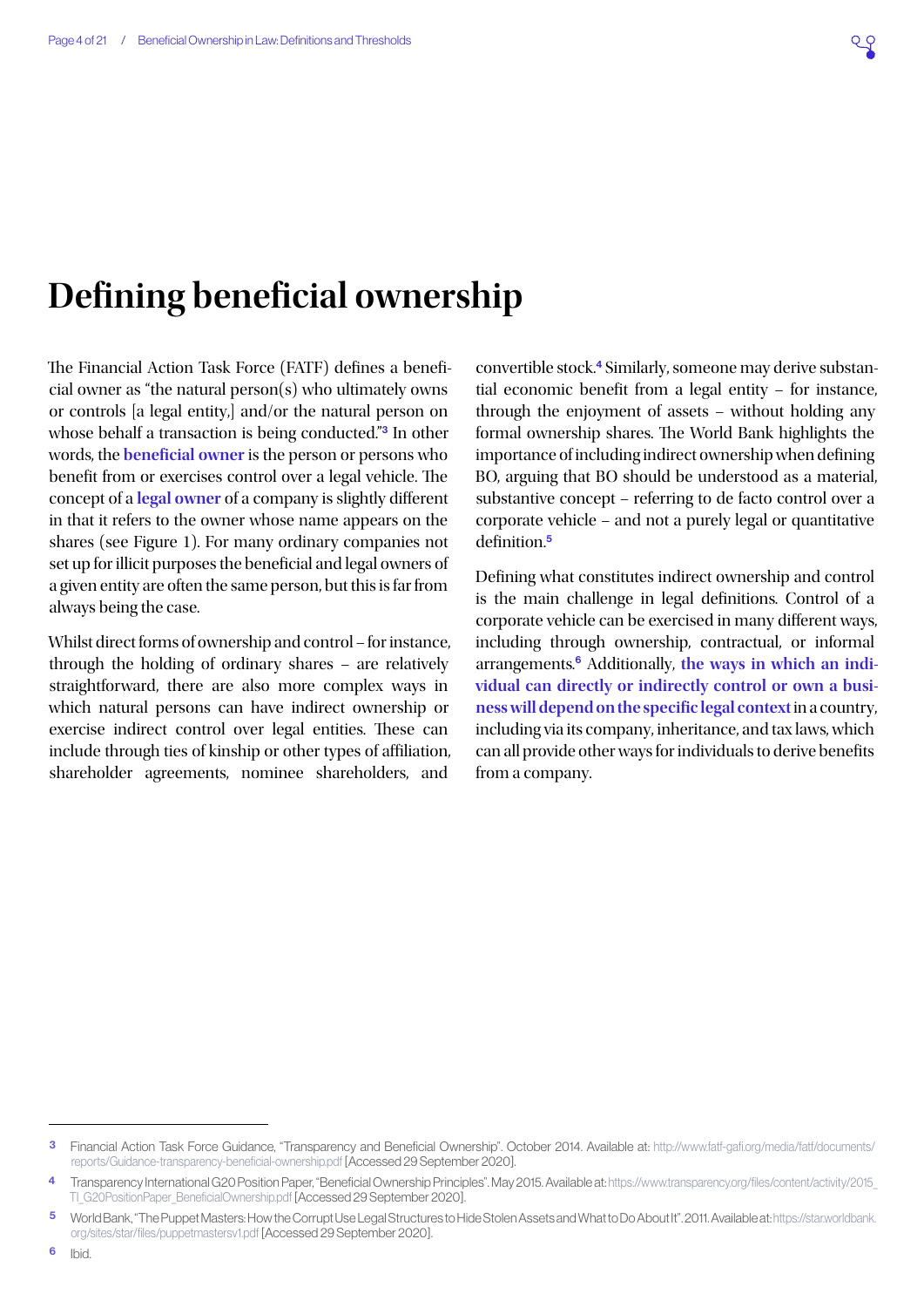#### Figure 1. Types of Ownership

<span id="page-4-0"></span>

Person A and Company C are the legal owners of Company D. Person B is the legal owner of company C. Person A and Person B are the beneficial owners of Company D. Person A exercises his/her ownership directly, while Person B exercises his/her ownership indirectly through Company C. Company C cannot be a beneficial owner as it is not a natural person.

Therefore, the best way for BO to be defined in law is **to develop a definition that encompasses BO as a substantive concept, that is clear, comprehensive and enforceable.** Another challenge to identifying best practice is that comparatively few jurisdictions have fully implemented BOT, and there are even fewer where the legal definition of BO has been tested in court (the case of Slovakia, outlined in [Box 2](#page-8-0), is a notable exception).

For more conventional ways of exerting ownership and control, such as holding direct or indirect shares or voting rights, lawmakers often use percentage thresholds as a means to identify BO. Setting such thresholds too high can present a significant loophole, as will be discussed later in this briefing.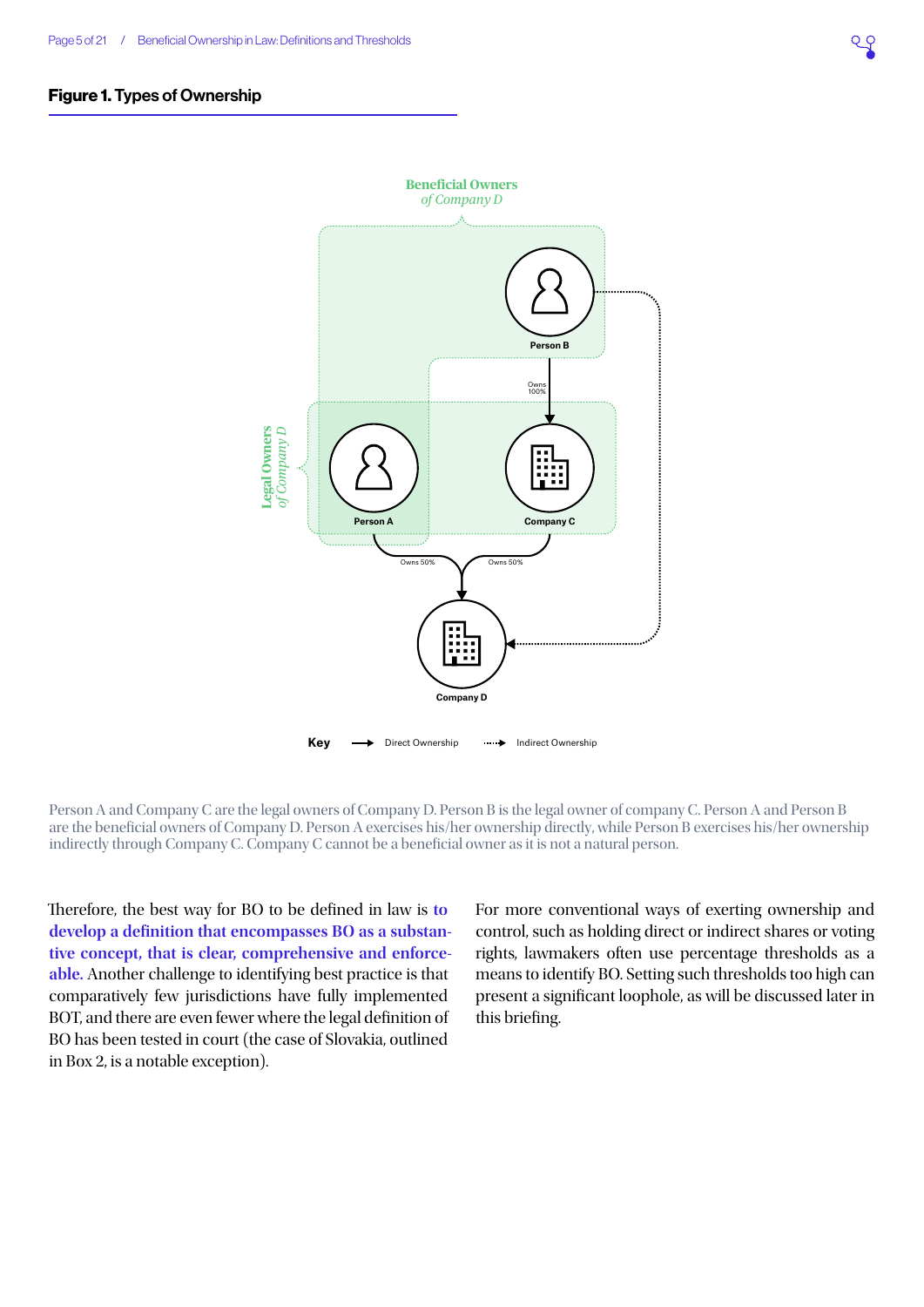### <span id="page-5-0"></span>**Recommendations for a robust definition**

Despite the challenges mentioned above, some early evidence of good practice is emerging. As an overarching principle, **BO should be clearly and robustly defined in law**. Open Ownership (OO) has identified five key components that provide necessary minimum standards for such definitions of BO. The first three relate to the key constituent parts of BO definitions, whilst the last two address how best to enshrine these in law.

- <span id="page-5-3"></span>1. A definition should state that **the beneficial owner must be a natural person**. Even when companies own companies, individuals almost always appear at the end of the ownership chain. Whilst this may seem like an obvious point, a number of jurisdictions still do not meet this requirement. For instance, a 2019 review of legal approaches to BOT in the extractive industries found that 7 out of 16 countries surveyed did not explicitly state that beneficial owners should be natural persons.<sup>7</sup>
- <span id="page-5-2"></span>2. **BO should cover both ownership and control interests**. The concepts of ownership and control over a legal vehicle are distinct and should be defined separately. However, both should be key components of an overall legal definition of BO. The definition of control should include formal and measurable means, such as

controlling 25% of votes, or having the right to appoint board members. Informal methods of control should also be included in the definition, such as cases where an individual is able to direct board decision-making despite not being a legal shareholder, through familial or other ties. It is these latter types of control that have sometimes received less attention when countries draft their BO definitions. For instance, a 2015 assessment of G20 BO principles implementation found that China's definition of BO had a limited conception of control that only extended to shareholders with voting rights and did not include other forms of de facto control.<sup>8</sup>

<span id="page-5-1"></span>3. **BO should encompass both indirect and direct interests**. Both ownership and control can be held directly as well as indirectly through a chain of interest or nominee shareholders or directors (therefore BO is also often termed *ultimate* BO). A definition that does not cover indirectly exercised control or ownership will merely cover legal ownership and fail to capture BO adequately. Kazakh law provides an example of how countries might address this. Article 47 of its Subsoil and Subsoil Use Code explicitly states that: "Indirect control means the ability of a person or organization to control another organization through a third organization(s), between which there is the direct control."9

<sup>7</sup> Afghanistan, Cameroon, Colombia, Republic of Congo, Kazakhstan, Liberia, and Malawi. See: Extractive Industries Transparency Initiative, "Legal approaches to beneficial ownership transparency in EITI countries". June 2019. Available at: [https://eiti.org/files/documents/legal\\_approaches\\_to\\_beneficial\\_ownership\\_](https://eiti.org/files/documents/legal_approaches_to_beneficial_ownership_transparency_in_eiti_countries.pdf) [transparency\\_in\\_eiti\\_countries.pdf](https://eiti.org/files/documents/legal_approaches_to_beneficial_ownership_transparency_in_eiti_countries.pdf) [Accessed 29 September 2020].

<sup>8</sup> Transparency International, "China Beneficial Ownership Transparency". 2015. Available at: https://www.transparency.org/files/content/publication/2015 [BOCountryReport\\_China.pdf](https://www.transparency.org/files/content/publication/2015_BOCountryReport_China.pdf) [Accessed 29 September 2020].

<sup>9</sup> Adilet, "On Subsoil and Subsoil Use". 27 December 2017. Available at:<http://adilet.zan.kz/eng/docs/K1700000125>[Accessed 29 September 2020].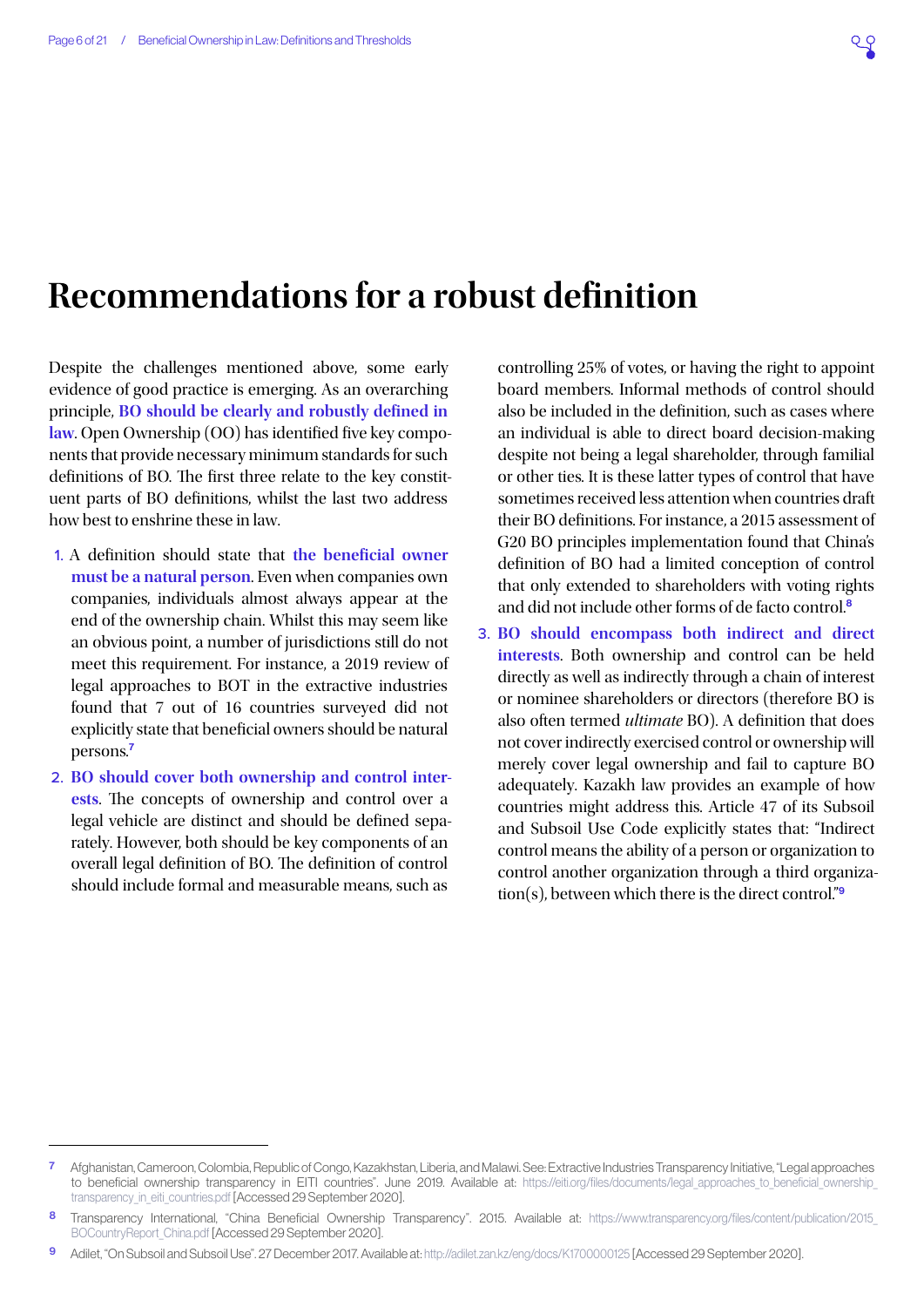#### Box 1: Definitions in international policy

Historically, there have been some differences between jurisdictions in their definitions of  $BO<sup>10</sup>$  creating substantial challenges for data users.<sup>11</sup> However, in recent years, definitions have converged somewhat and there are now a number of commonly accepted international definitions that incorporate the three components outlined above. For each of these guiding definitions, national definitions still need to be adopted or transposed in line with the guidance, taking into account the country's own legal context. As a result, we still see definitions diverge between countries, which, at times, causes negative consequences. For instance, EU member states are implementing different BO definitions, resulting in some countries having weaker definitions in terms of supporting the EU's desired policy impact on anti-money laundering (AML). A person may be considered a beneficial owner according to one country's definition but not according to the neighbouring country's definition (see, for instance, the example described in [Box 2](#page-8-0)).

- In 2014, the G20 endorsed the High Level Principles on Beneficial Ownership Transparency, which included "Principle 1: Countries should have a definition of 'beneficial owner' that captures the **natural person(s)** who **ultimately owns or controls** the legal person or arrangement".
- The FATF recommendations covering 37 jurisdictions and 2 regional bodies, as well as 9 FATF-style regional bodies (FRSBs) – defines BO as "the natural person(s) who ultimately [including indirectly] **owns or controls** a customer and/or the natural person on whose behalf a transaction is being conducted. It also includes those persons who exercise **ultimate effective control** over a legal person or arrangement."<sup>12</sup>
- The EU, in their Fourth Anti-Money Laundering Directives (AMLD4) – covering 27 member states – echoes this definition closely, defining the beneficial owner as "any **natural person(s)** who **ultimately owns or controls** the customer and/or the natural person(s) on whose behalf a transaction or activity is being conducted."<sup>13</sup>
- The Extractive Industries Transparency Initiative (EITI) Standard – covering 53 implementing countries – defines BO as "the **natural person(s)** who **directly or indirectly** ultimately **owns or controls** the corporate entity."<sup>14</sup>

When seeking to enshrine these three constituent parts of BO definitions in law, countries should adhere to the following two principles:

<span id="page-6-0"></span>4. There should be a **single and unified definition of BO in a jurisdiction**, preferably in primary legislation. All other laws involving BO should refer to this law. This, as discussed below, could include varying thresholds for disclosure. It is not uncommon for a jurisdiction to

develop different definitions of BO in different areas of the law, such as one in AML laws and another in legislation relating to public procurement. Mexico, for instance, currently has multiple definitions across the Law for the Prevention and Identification of Illicit Transactions, the Securities Market Law, and the Credit Institutions Law, among others,<sup>15</sup> and is working to harmonise these as part of its efforts to create a public register by 2023. Armenia, meanwhile, defines BO differently and

<sup>10</sup> World Bank, "The Puppet Masters: How the Corrupt Use Legal Structures to Hide Stolen Assets and What to Do About It". 2011. Available at: [https://star.worldbank.](https://star.worldbank.org/sites/star/files/puppetmastersv1.pdf) [org/sites/star/files/puppetmastersv1.pdf](https://star.worldbank.org/sites/star/files/puppetmastersv1.pdf).

<sup>11</sup> Refinitiv, "Beneficial ownership: Are you ready for 5AMLD?". 19 June 2019. Available at: [https://www.refinitiv.com/perspectives/financial-crime/beneficial-ownership](https://www.refinitiv.com/perspectives/financial-crime/beneficial-ownership-are-you-ready-for-5amld/)[are-you-ready-for-5amld/](https://www.refinitiv.com/perspectives/financial-crime/beneficial-ownership-are-you-ready-for-5amld/) [Accessed 29 September 2020].

<sup>12</sup> Financial Action Task Force Guidance, "Transparency and Beneficial Ownership". October 2014. Available at: http://www.fatf-gafi.org/media/fatf/documents/ reports/Guidance-transparency-beneficial-ownership.pdf [Accessed 29 September 2020]. [http://www.fatf-gafi.org/media/fatf/documents/reports/Guidance](http://www.fatf-gafi.org/media/fatf/documents/reports/Guidance-transparency-beneficial-ownership.pdf)[transparency-beneficial-ownership.pdf](http://www.fatf-gafi.org/media/fatf/documents/reports/Guidance-transparency-beneficial-ownership.pdf).

<sup>13</sup> Official Journal of the European Union, "Directive (EU) 2015/849 of the European Parliament and of the Council". 20 May 2015. Available at: [https://eur-lex.europa.](https://eur-lex.europa.eu/legal-content/EN/TXT/HTML/?uri=CELEX:32015L0849&from=EN) [eu/legal-content/EN/TXT/HTML/?uri=CELEX:32015L0849&from=EN](https://eur-lex.europa.eu/legal-content/EN/TXT/HTML/?uri=CELEX:32015L0849&from=EN) [Accessed 29 September 2020].

<sup>14</sup> Extractive Industries Transparency Initiative, "Beneficial ownership: Revealing who stands behind the companies". Available at: [https://eiti.org/beneficial](https://eiti.org/beneficial-ownership)[ownership](https://eiti.org/beneficial-ownership) [Accessed 29 September 2020].

<sup>15</sup> EITI México, "Apuntes para la divulgación de beneficiarios reales de las empresas extractivas en México". 25 November 2019. Available at: [https://www.](https://www.colaboratorio.org/wp-content/uploads/2019/11/BREITIMX-vf-25112019.pdf) [colaboratorio.org/wp-content/uploads/2019/11/BREITIMX-vf-25112019.pdf](https://www.colaboratorio.org/wp-content/uploads/2019/11/BREITIMX-vf-25112019.pdf) [Accessed 29 September 2020].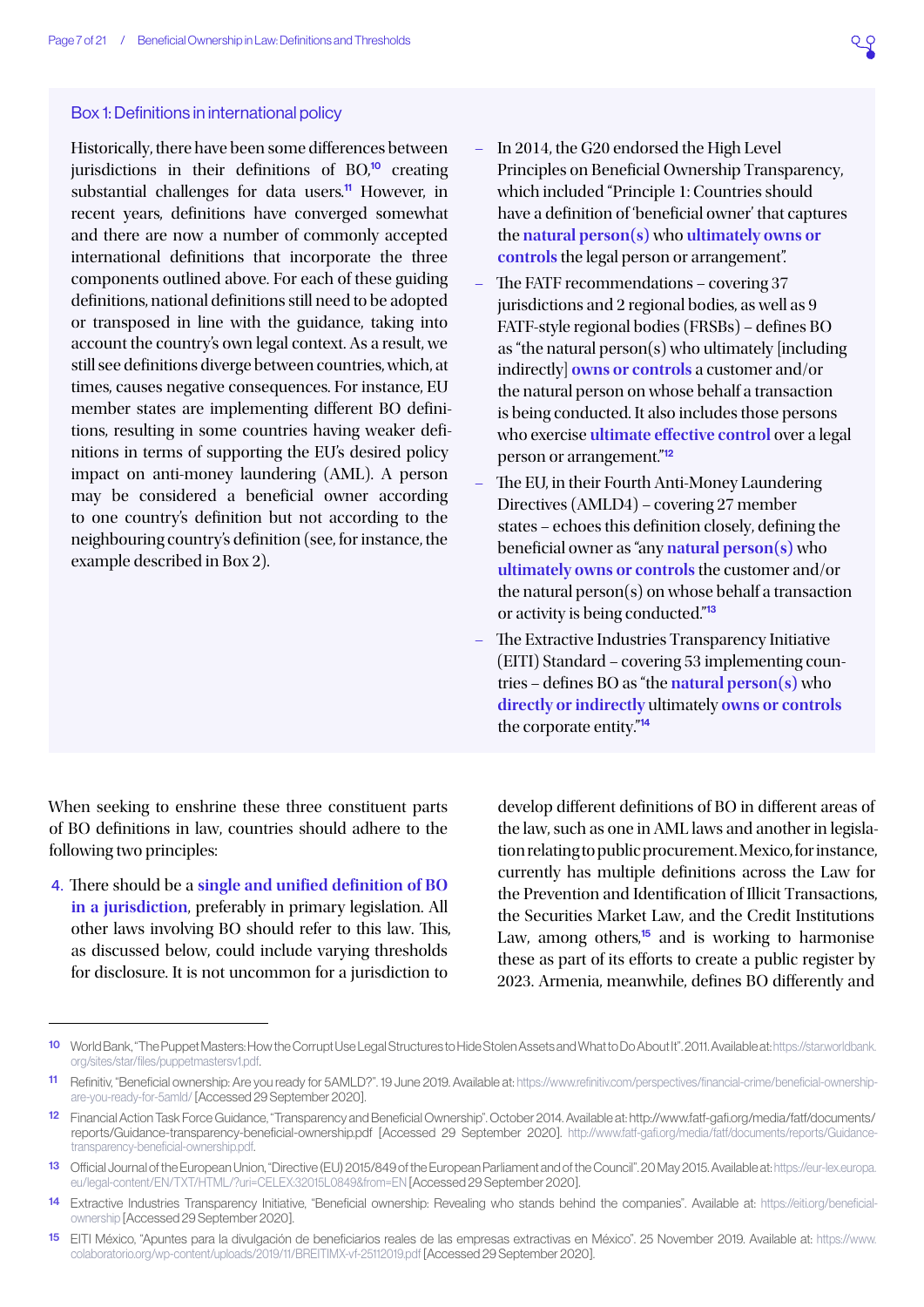uses different thresholds in its 2008 AML law and in the 2019 State Registration Law, which governs extractives disclosures. Whilst such an approach may be helpful in initiating new BO disclosure requirements, it may result in confusion during implementation and potentially increase the reporting burden on companies. Having a single definition – with potential variations in thresholds for disclosures – minimises loopholes and makes it easier to produce corresponding forms for data collection. If necessary, certain additions to a unified definition can be added to the law for specific sectors – for example, where further details are required to support policy impact.

<span id="page-7-0"></span>5. Legislators should aim to create a **broad catch-all definition of what constitutes BO, and couple this with a non-exhaustive list of example ways in which BO can be held**. This is because those seeking to use legal entities for illicit gain are constantly devising new ways to derive economic benefits from and exercise control over companies, meaning that a definition based solely on a purportedly comprehensive list of typologies would need constant revision. Moreover, each legal context also retains its own set of vulnerabilities that may be exploited, making any effort to create an exhaustive international list also impractical. Therefore, the best approach is for countries to use a broad definition of BO, and complement this with examples that outline specific mechanisms of ownership or control that fall within the definition. The broad definition is important for investigators needing to understand whether specific individuals can be said to be beneficial owners of a company. The list of examples assists companies subject to disclosure requirements to fulfil their reporting obligations accurately. For the holding of shares and voting rights, either directly or indirectly, countries often set percentage thresholds, as will be discussed later in this briefing.

Disregarding any of the five components outlined above can leave loopholes in a BO disclosure regime that may undermine its effectiveness.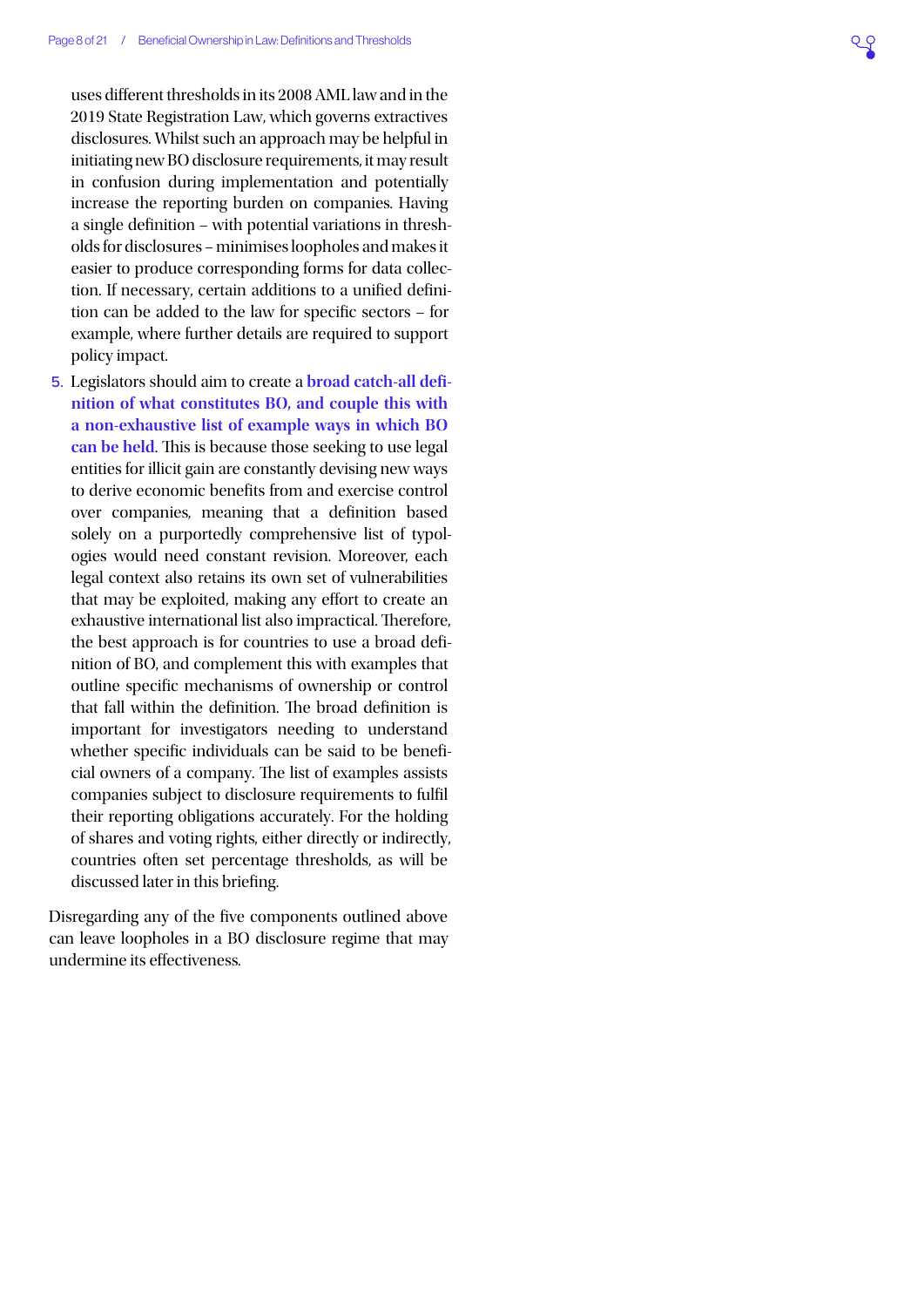#### <span id="page-8-0"></span>Box 2: Slovakia – A case study on BO definitions

Slovakia's Register of Public Sector Partners, established in 2017, is a BO register for private entities that provide goods and services to the public sector, or acquire assets or receive qualified financial contributions from the public sector. As of June 2020, it contained 78,608 beneficial owners and 28,358 companies.<sup>16</sup>

Slovak law used to contain multiple definitions of BO for different sectors. However, during its implementation of the EU's AMLD4, Slovakia replaced these with a unified definition with Act no. 315/2015 (Act on the Register of Public Sector Partners and on Amendments to Certain Laws). This defined the "final beneficiary" in Slovakia's primary legislation on anti-money laundering (Act no. 297/2008) as:

*"(1) Every natural person actually managing or controlling a legal entity, a natural person (entrepreneur) or a non-investment pooled asset fund, and every natural person for whose benefit the parties mentioned here above carry out their activities or business is deemed a final beneficiary; final beneficiaries are in particular,*

*a) in the case of a legal entity that is neither a non-investment pooled asset fund nor an issuer of securities admitted to trading on a regulated market, that is subject to requirements for provision or disclosure of information under a specific regulation, 37) equivalent legal regulations of a Member State or equivalent international standards, deemed final beneficiary shall be a natural person who*

*1. has a direct or indirect share or their total sum of at least 25% in voting rights in a legal entity or its registered capital, including shares registered to bearer,*

*2. is entitled to appoint, otherwise nominate or dismiss a statutory body, management body, supervisory body or control body of the legal entity or any member of the bodies thereof,*

*3. exercises control of a legal entity otherwise than stated in items (1.) and (2.) above,*

*4. is entitled to at least 25% of economic interest in the business of the legal entity concerned or in other activity undertaken by the legal entity,*

*b) in the case of a natural person-entrepreneur,*<sup>17</sup> *deemed final beneficiary shall be a natural person entitled to* 

*at least 25% of economic interest in the business of the natural person-entrepreneur concerned, or in other activity undertaken by the natural person-entrepreneur,*

*c) in the case of a non-investment pooled asset fund, deemed final beneficiary shall be a natural person who*

*1. is the founder or incorporator of the non-investment pooled asset fund; where the founder or incorporator is a legal entity, deemed final beneficiary shall be a natural person under subparagraph (a),*

*2. is entitled to appoint, otherwise nominate or dismiss a statutory body, management body, supervisory body or control body of the non-investment pooled asset fund or the members of the bodies thereof, or is a member of a body which is entitled to appoint, otherwise nominate or dismiss those bodies or any member thereof,*

*3. is a statutory body, management body, supervisory body or control body or a member of the bodies thereof,*

*4. receives at least 25% of funds provided by the non-investment pooled asset fund where future beneficiaries of the funds have been specified; where future beneficiaries of the funds have not been specified, a group of people having a significant benefit from the foundation or operation of the non-investment pooled asset fund shall be deemed a final beneficiary.*

*(2) Where there is no natural person that would meet the criteria listed in paragraph (1)(a), top management members shall be deemed final beneficiaries; the statutory body, a member of the statutory body, procura holder and senior manager reporting directly to the statutory body are deemed members of top management.*

*A natural person not meeting the criteria under paragraph (1), subparagraphs (a), (b), or (c), items (2.) through (4.) on his/her own, but meets at least one of those criteria jointly with another person acting in concordance or sharing the same procedure shall also be deemed a final beneficiary."*<sup>18</sup>

Slovak lawmakers tried to stay as close as possible to the intention of the EU definition that they were transposing, whilst simultaneously adapting it to the national context. As such, it has maintained all components of the EU definition, but with the addition of some provisions on joint control and coordinated action that were based on practical Slovak experiences

<sup>16</sup> Ministerstvo Spravodlivosti Slovenskej Republiky, "Rozšírené vyhľadávanie", Available at:<https://rpvs.gov.sk/rpvs/Partner/Partner/VyhladavaniePartnera>[Accessed 23 June 2020].

<sup>17</sup> A natural person-entrepreneur is a simple organisational and legal form found in Slovakia, and a way to conduct business without founding a legal entity, similar to a private entrepreneur or self-employment.

<sup>18</sup> SlovLek, "297/2008 Coll." 25 October 2016. Available at: [https://www.slov-lex.sk/pravne-predpisy/SK/ZZ/2008/297/vyhlasene\\_znenie.html](https://www.slov-lex.sk/pravne-predpisy/SK/ZZ/2008/297/vyhlasene_znenie.html) [Accessed 29 September 2020].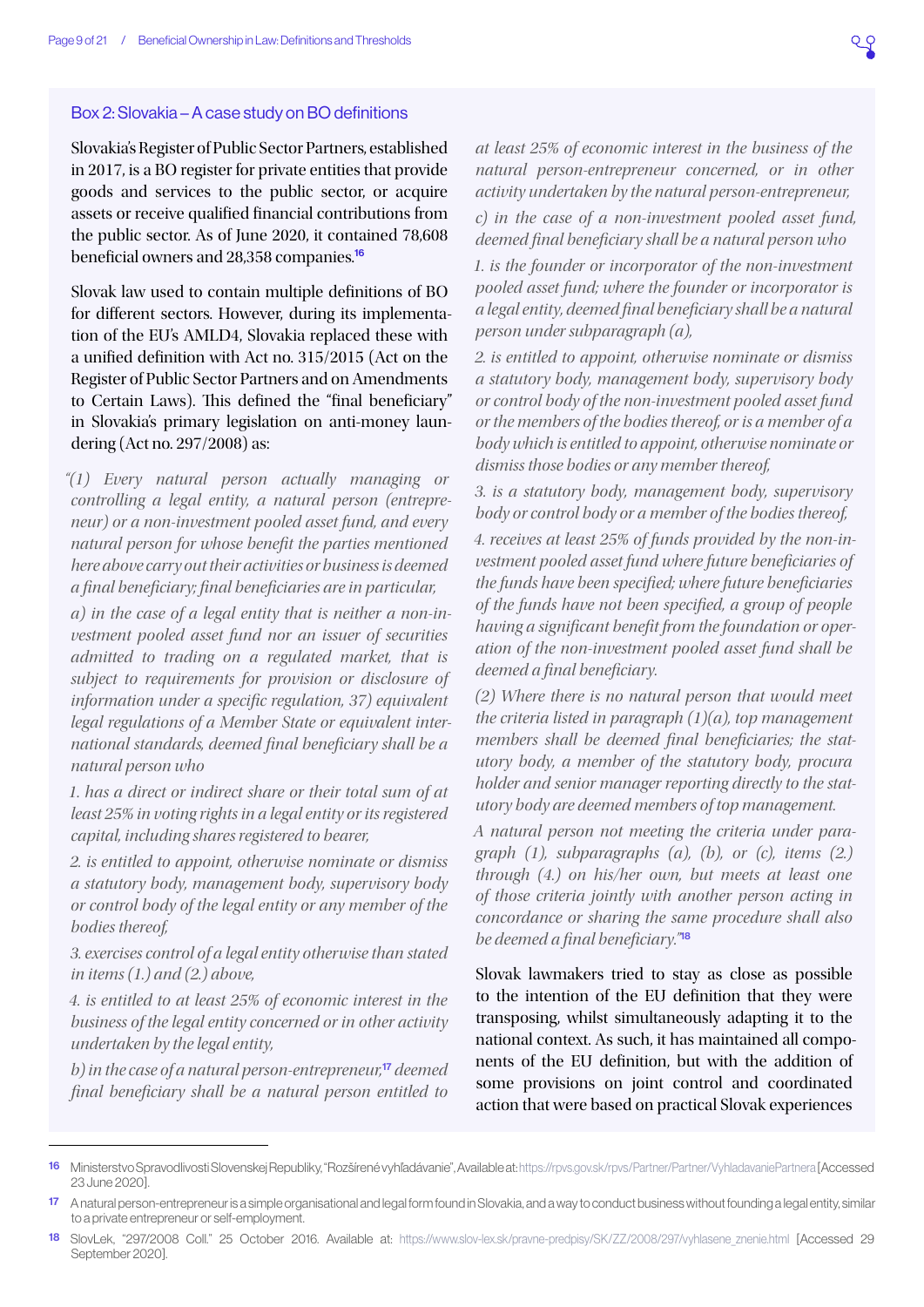of wrongdoing. This means that whilst somebody may not meet the definition or threshold for BO individually, they may still do so in conjunction with one or more others. Joint control and coordinated action is assumed, for instance, if people are family members, or if different shareholders show a similar voting history.

The Slovak definition mentions a number of specific criteria ("in particular") for BO, whilst also remaining broad in other areas, thereby preserving the definition's substantive nature. For instance, an expensive car owned by a company, but driven by somebody not employed by that company (enjoyment of assets) would be covered by the phrasing in  $(1)$  c) 4: "significant benefit", which covers any type of economic benefit that someone is not entitled to by law. It is not uncommon in Slovakia for companies to allow politicians to drive their luxury cars. The definition also covers those who may not have any control in the moment, but can instantly acquire control when they wish to do so.

Differing BO definitions across countries can mean that an individual may be identified as a beneficial owner of a company in one country, but not in another. This has already been seen in cases where multinationals have local subsidiaries in both Slovakia and the neighbouring Czech Republic, and thus are subject to different

reporting requirements in the two countries.<sup>19</sup> At the time of writing, the proposed wording in a new Czech law on BO, due to be passed in November 2020, did not include examples (missing the words "in particular"), but was phrased as an exhaustive list of criteria under which someone could be considered a beneficial owner. This risks reducing BO from a substantive concept to something legal and formal. In Slovakia, if somebody holds 24.9% of the shares – thereby falling beneath the disclosure threshold – and other shareholders do not hold more than 1% each, this person would still have to disclose their beneficial ownership if, for instance, the company bylaws allow that person to make substantial decisions.

The robustness of the Slovakian definition has been tried and tested in the courts. A court cannot identify beneficial owners, but can rule on whether a specified individual is or isn't a beneficial owner – for instance, if a company is challenged on their disclosure in which under Slovak law the burden of proof is placed on the company. The court has already had more than a dozen rulings regarding beneficial ownership. This has also included removing companies from the register, and thereby making them ineligible to bid for state contracts<sup>20</sup>

<sup>19</sup> See Open Ownership, "Early impacts of public registers of beneficial ownership: Slovakia". September 2020. Available at [https://www.openownership.org/](https://www.openownership.org/uploads/slovakia-impact-story.pdf) [uploads/slovakia-impact-story.pdf](https://www.openownership.org/uploads/slovakia-impact-story.pdf) [Accessed 14 October 2020].

<sup>20</sup> See, for instance, Ministerstvo Spravodlivosti Slovenskej Republiky, "Zverejňovanie súdnych rozhodnutí a ďalších informácií (InfoSúd)". November 2018. Available at: <https://obcan.justice.sk/infosud/-/infosud/i-detail/rozhodnutie/3b90ffbc-a519-4e53-9627-329d6708b85d%3A4744e659-e5a2-42b3-a069-06abc5302a19> [Accessed 29 September 2020].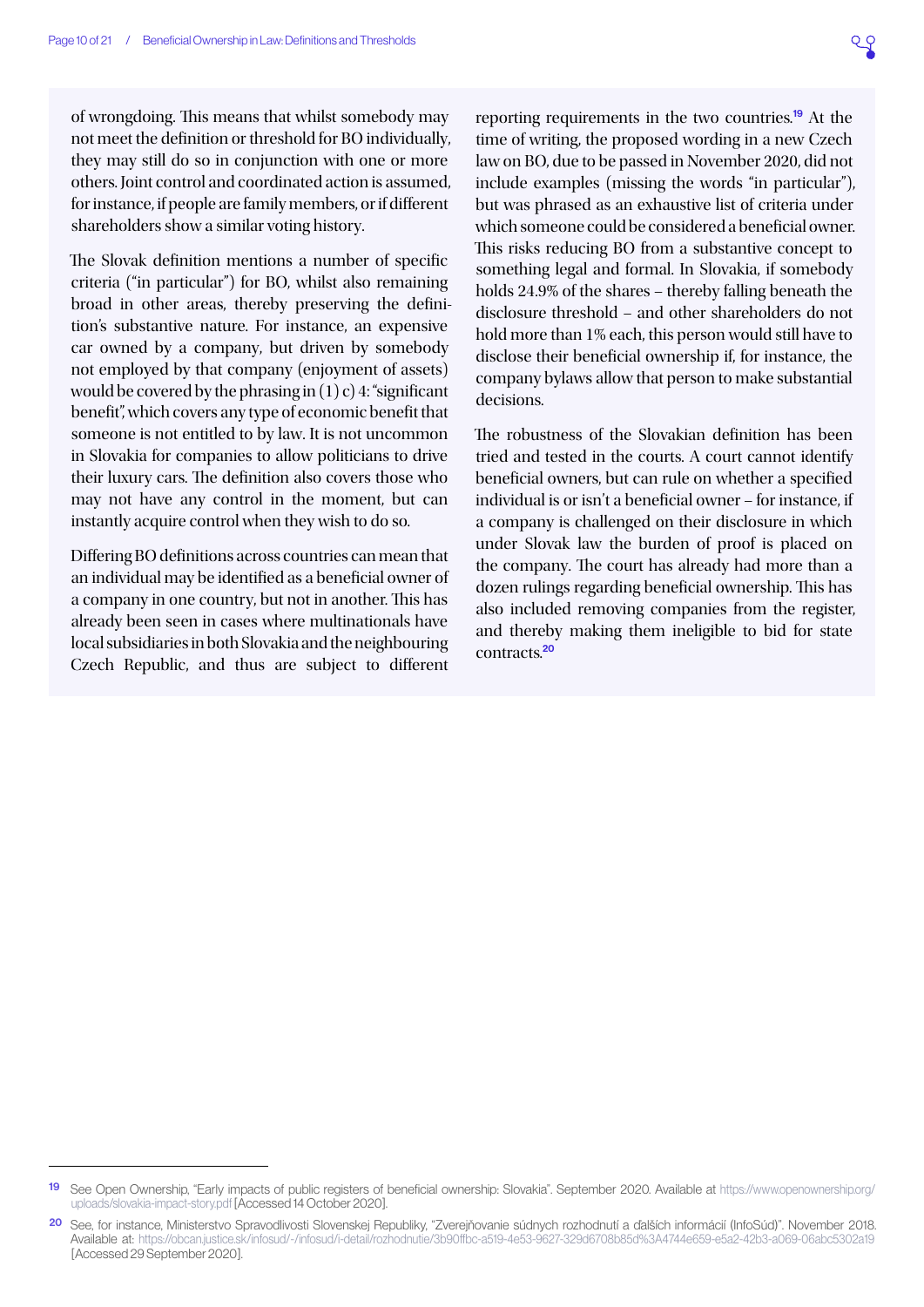### <span id="page-10-1"></span><span id="page-10-0"></span>**Thresholds**

For the most common forms of ownership and control – namely, direct or indirect possession of ownership shares, voting rights, and right to income – most jurisdictions establish a threshold for disclosure requirements, expressed as a percentage of total ownership or control. Determining the level at which to set these thresholds is often a central area of debate when countries draw up legal definitions of BO. As a general principle, **low thresholds are important to ensure that most or all people with relevant BO and control interests are identified in the disclosures**. However, there is no one-size-fits-all level for thresholds since different percentages will be appropriate in line with the different policy aims that governments pursue via BOT. Similarly, certain economies or industry sectors that are associated with higher risks of financial crime should apply more stringent thresholds. Whilst thresholds can always be exploited by individuals seeking to avoid disclosure requirements by limiting their ownership stakes to just below the level stipulated in law, having low thresholds makes this more difficult. Moreover, where a robust definition of BO exists, which incorporates the substantive (and less common) criteria of ownership and control detailed above, certain individuals may still have to disclose their BO of a company, even if their ownership falls below the threshold level.<sup>21</sup> Based on OO's experience supporting BO implementations, several countries find that a threshold falling somewhere between 5% and 15% – but sometimes as low as 0% for some people or sectors – is a good balance between the various issues discussed in this section.

<sup>21</sup> For example, an individual could still qualify as a beneficial owner if they have a right to enjoyment of substantial company assets, even if they control few or no shares in that entity.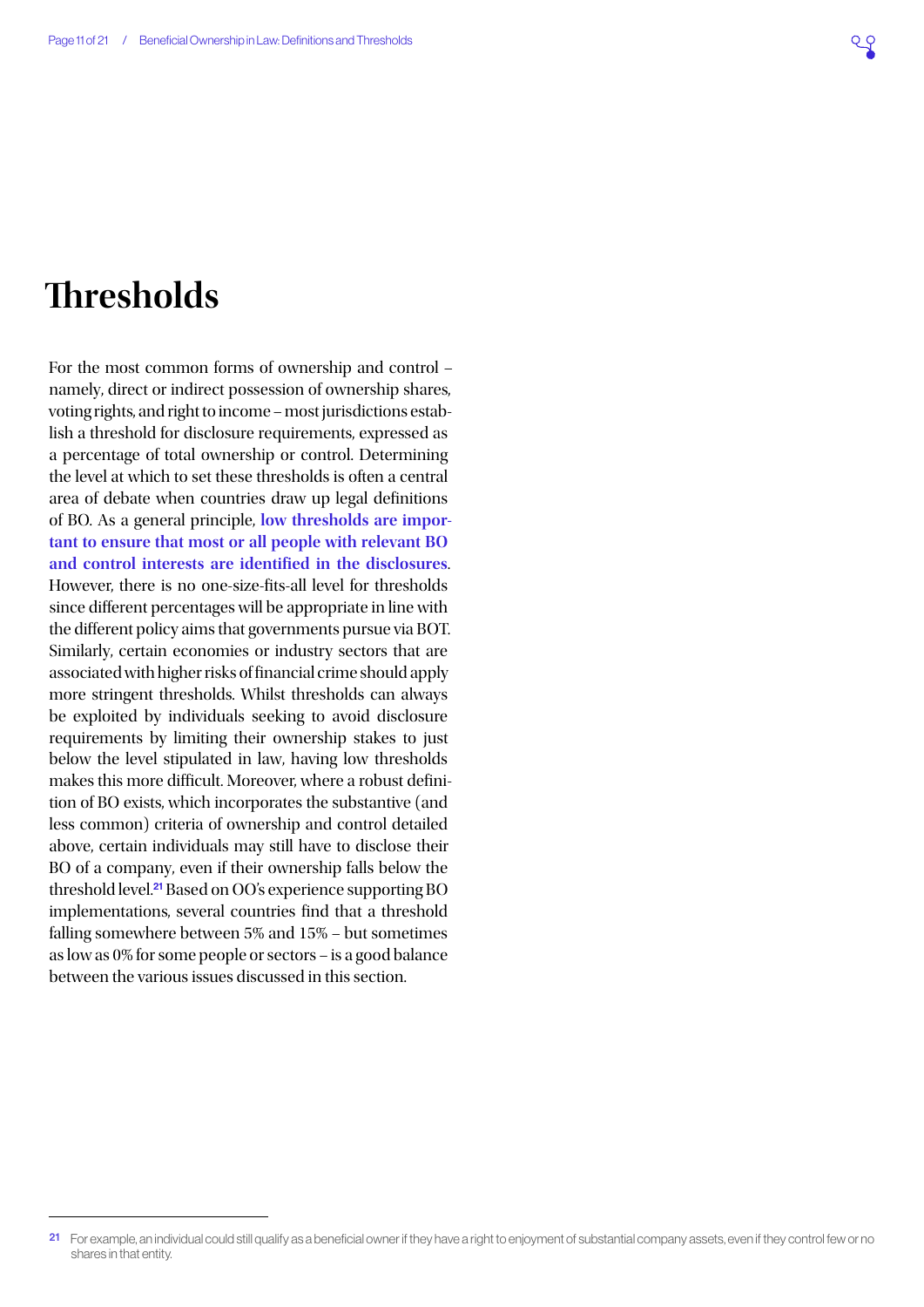#### Box 3: Thresholds in international policy

No clear international consensus has emerged over the level at which thresholds should be set, although there is evidence of a trend over recent years towards lower thresholds.

In its 2014 guidance on BOT, FATF does not recommend a specific threshold level, but mentions a 25% figure in the context of examples to illustrate how thresholds would work.<sup>22</sup>

Several of the early implementers of public BO registers, including the UK $^{23}$  and Ukraine,<sup>24</sup> adopted a 25%

threshold in 2015, which was also incorporated into other leading international policy instruments such as the EU's AMLD4 in the same year.<sup>25</sup>

However, there appears to be increasing recognition internationally that this threshold level leaves many relevant beneficial owners outside of the disclosures. A number of countries have applied lower thresholds in their more recent legislation. This includes, in 2020, the national BO laws for Argentina (1 share or above),<sup>26</sup> Senegal (2%),<sup>27</sup> Nigeria (5%),<sup>28</sup> Paraguay (10%),<sup>29</sup> Kenya  $(10\%)$ ,<sup>30</sup> and the Cayman Islands  $(10\%)$ .<sup>31</sup>

#### <span id="page-11-0"></span>Policy goals and a risk-based approach to thresholds

When setting threshold levels, governments should start by examining the policy goals behind their drive to create BO registers. These can include tackling corruption, money laundering, terrorism financing, and tax evasion, or supporting economic activity by lowering the chance of fraud and the cost of due diligence. These policy goals are not mutually exclusive and many countries implement BO registers to pursue several of these aims in tandem. A low threshold is necessary to capture data on the relevant beneficial owners that enable governments to meet the majority of these policy goals.

#### **When setting thresholds, OO recommends that implementers adopt a risk-based approach (RBA)** to most

effectively meet their specific policy goals. High thresholds leave a disclosure regime vulnerable to loopholes, whilst low thresholds enable authorities to capture more data on those with relationships of ownership or control over corporate vehicles.

Under some circumstances, applying an RBA may lead countries to apply different thresholds across different sectors of the economy. For example, an economy highly dependent on revenues from resource extraction – a sector known to be prone to corruption $32$  – may apply a lower threshold for their extractive sector disclosures than for the rest of the economy. In such cases, care should be taken to avoid creating a loophole where companies can choose which disclosure regime they fall under. To mitigate this, there should be a clear definition of each economic sector to which a particular threshold applies.

<sup>22</sup> Financial Action Task Force, "Transparency and Beneficial Ownership". October 2014. Available at: [http://www.fatf-gafi.org/media/fatf/documents/reports/](http://www.fatf-gafi.org/media/fatf/documents/reports/Guidance-transparency-beneficial-ownership.pdf) [Guidance-transparency-beneficial-ownership.pdf](http://www.fatf-gafi.org/media/fatf/documents/reports/Guidance-transparency-beneficial-ownership.pdf) [Accessed 29 September 2020].

<sup>23</sup> UK Legislation,"Small Business, Enterprise and Employment Act 2015". Available at: [https://www.legislation.gov.uk/ukpga/2015/26/pdfs/ukpga\\_20150026\\_en.pdf](https://www.legislation.gov.uk/ukpga/2015/26/pdfs/ukpga_20150026_en.pdf) [Accessed 29 September 2020].

<sup>24</sup> Extractive Industries Transparency Initiative, "Beneficial ownership in Ukraine: Description and road map". Available at: [https://eiti.org/files/documents/ukraine\\_bo\\_](https://eiti.org/files/documents/ukraine_bo_roadmap_in_english.pdf) [roadmap\\_in\\_english.pdf](https://eiti.org/files/documents/ukraine_bo_roadmap_in_english.pdf) [Accessed 29 September 2020].

<sup>25</sup> Official Journal of the European Union, "Directive (EU) 2015/849 of the European Parliament and of the Council of 20 May 2015". 5 June 2015. Available at: <https://eur-lex.europa.eu/legal-content/EN/TXT/PDF/?uri=CELEX:32015L0849&from=EN>[Accessed 29 September 2020].

<sup>26</sup> The Official Gazette of the Argentine Republic, "Federal Administration of Public Revenue". 15 April 2020. Available at: [https://www.boletinoficial.gob.ar/detalleAviso/](https://www.boletinoficial.gob.ar/detalleAviso/primera/227833/20200415) [primera/227833/20200415](https://www.boletinoficial.gob.ar/detalleAviso/primera/227833/20200415) [Accessed 29 September 2020].

<sup>27</sup> Interview with EITI Francophone Director, 2 September 2020.

<sup>28</sup> Section 868 of the Companies and Allied Matters Act, 2020 which defines a Person of Significant Control. See: [https://www.proshareng.com/admin/upload/](https://www.proshareng.com/admin/upload/report/13880-Companies%20and%20Allied%20Matters%20Act,%202020_-proshare.pdf) [report/13880-Companies%20and%20Allied%20Matters%20Act,%202020\\_-proshare.pdf](https://www.proshareng.com/admin/upload/report/13880-Companies%20and%20Allied%20Matters%20Act,%202020_-proshare.pdf).

<sup>29</sup> Biblioteca y Archivo del Congreso Nacional, "Law No. 6446 / Creates the Administrative Registry of People and Legal Structures and the Administrative Registry of Final Beneficiaries of Paraguay". 20 January 2020. Available at: [https://www.bacn.gov.py/leyes-paraguayas/9116/ley-n-6446-crea-el-registro](https://www.bacn.gov.py/leyes-paraguayas/9116/ley-n-6446-crea-el-registro-administrativo-de-personas-y-estructuras-juridicas-y-el-registro-administrativo-de-beneficiarios-finales-del-paraguay)[administrativo-de-personas-y-estructuras-juridicas-y-el-registro-administrativo-de-beneficiarios-finales-del-paraguay](https://www.bacn.gov.py/leyes-paraguayas/9116/ley-n-6446-crea-el-registro-administrativo-de-personas-y-estructuras-juridicas-y-el-registro-administrativo-de-beneficiarios-finales-del-paraguay) [Accessed 29 September 2020].

<sup>30</sup> Kenya Subsidiary Legislation,"The Companies Beneficial Ownership Regulations". 2020 Available at: [https://brs.go.ke/assets/downloads/The%20Companies%20](https://brs.go.ke/assets/downloads/The%20Companies%20(Beneficial%20Ownership%20Information)%20Regulation%202020.pdf) [\(Beneficial%20Ownership%20Information\)%20Regulation%202020.pdf](https://brs.go.ke/assets/downloads/The%20Companies%20(Beneficial%20Ownership%20Information)%20Regulation%202020.pdf) [Accessed 29 September 2020].

<sup>31</sup> Cayman Islands Proceeds of Law (2020 Revision), "Anti-Money Laundering Regulations". 9 January 2020. Available at: [https://www.cima.ky/upimages/](https://www.cima.ky/upimages/commonfiles/1580219233Anti-MoneyLaunderingRegulations2020Revision_1580219233.pdf) [commonfiles/1580219233Anti-MoneyLaunderingRegulations2020Revision\\_1580219233.pdf](https://www.cima.ky/upimages/commonfiles/1580219233Anti-MoneyLaunderingRegulations2020Revision_1580219233.pdf) [Accessed 29 September 2020].

<sup>32</sup> The Economist, "Bribery pays - if you don't get caught". 27 August 2020. Available at: [https://www.economist.com/business/2020/08/27/bribery-pays-if-you-dont](https://www.economist.com/business/2020/08/27/bribery-pays-if-you-dont-get-caught)[get-caught](https://www.economist.com/business/2020/08/27/bribery-pays-if-you-dont-get-caught) [Accessed 29 September 2020].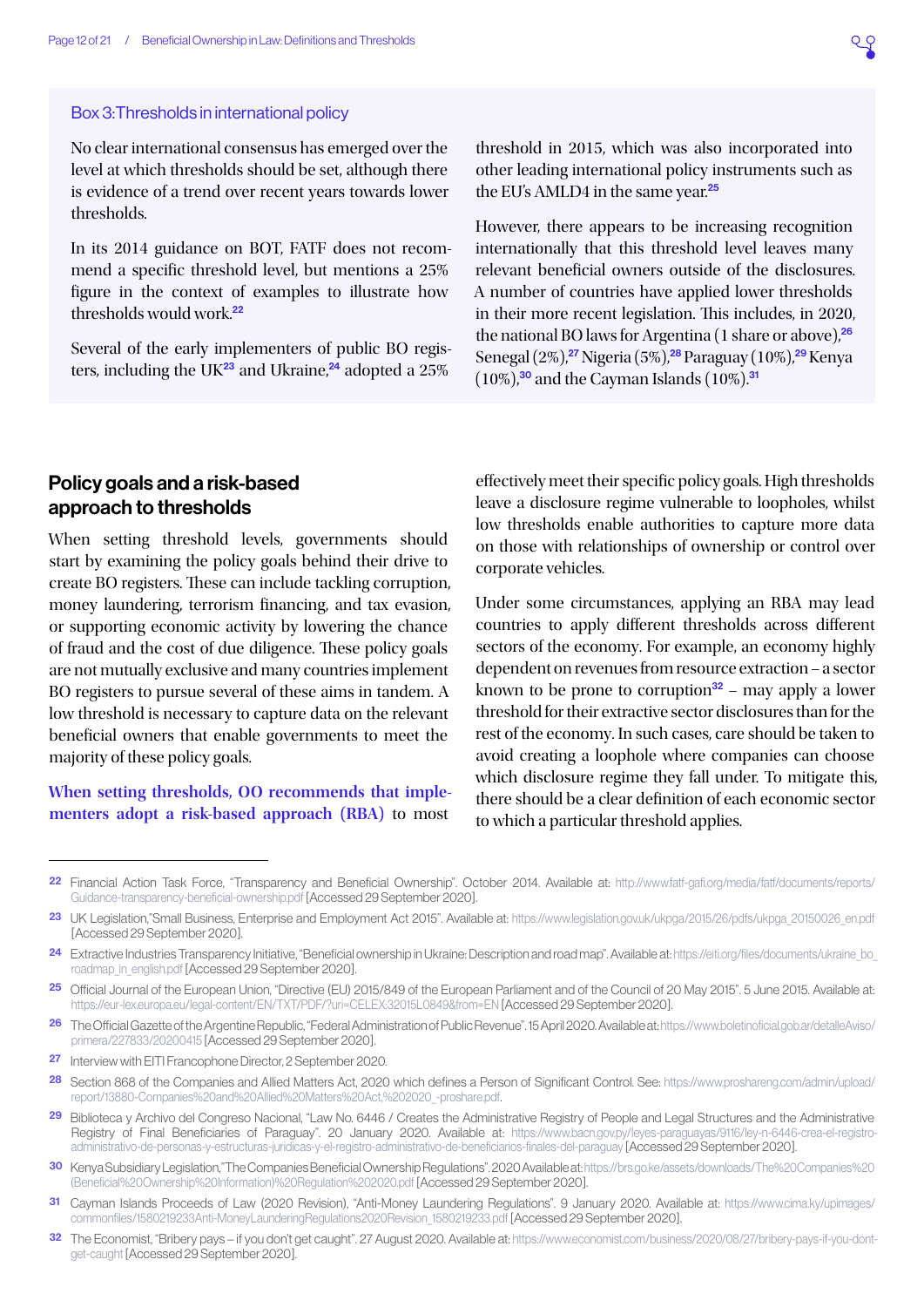However, implementing low thresholds does involve some challenges. It may increase the reporting burden on companies and is likely to require more state investment to communicate and explain how to comply with the disclosure requirements. Additionally, the lower the threshold is set, the more challenging it is for companies to be up to date with accurate identification of beneficial owners. In complex corporate structures, by the time the information of changes in BO gets to the declaring entity at the bottom of a holding structure, it is possible that there is already a new change going on at the top of the structure. The policy benefits and transparency of very low thresholds – e.g. under 5% – should be considered against the costs of implementation for government and the ability to comply from a business administration perspective for the private sector. Governments will need to judge the trade-off between these costs and outcomes.<sup>33</sup>

The following section outlines how to take a risk-based approach to thresholds to meet two policy objectives: tackling corruption and money laundering, and improving the business environment.

#### **Tackling corruption and money laundering**

In order for BOT to reduce corruption and money laundering, thresholds should be determined in light of the corruption risks present in the jurisdiction, and specific risks associated with the sector(s) or types of legal entities that will be subject to disclosure requirements. Contrary to a legal definition of BO, where a single definition leads to more effective disclosure, it is possible to set different thresholds within a single economy, as certain sectors may be deemed to be higher risk and countries can respond to this by implementing a lower threshold. Employing an RBA to BOT can help target limited government resources towards tackling higher risk areas by applying lower thresholds to certain higher risk sectors – such as extractive companies – or classes of individuals – for example, politically exposed persons (PEPs).

#### **Sector-specific thresholds**

This is most frequently seen in the case of the extractive industries, which has been identified as posing a significant corruption risk.<sup>34</sup> Armenia, for instance, moved from a 20% threshold for BO in its 2008 AML law<sup>35</sup> to a  $10\%$ level for its 2019 mining sector disclosures.<sup>36</sup> Similarly, Liberia adopted a 5% threshold for mining, oil, gas, and agriculture, versus a higher 10% threshold for the forestry sector.<sup>37</sup> Ghana has adopted a 0% threshold for all locally registered extractive sector companies declaring to the Registrar under the amended Companies Act of 2019, No 992. Foreign extractive companies operating in Ghana will be subject to a 5% disclosure threshold.<sup>38</sup> Sector-specific thresholds are easier to implement in regulated industries or other situations where authorities know which companies are operating in a given sector, and therefore also which companies are expected to declare at a given threshold. Without this guarantee, there is a risk that ownership or control interests will be hidden in the most permissive disclosure regime, by misdeclaring the sector in which a company is operating.

Setting low thresholds ensures that a greater number of beneficial owners are disclosed to authorities. Examination of the data from Nigeria's extractive industry disclosures in [Figure 2](#page-13-0) demonstrates the extent to which different thresholds can alter the number of interests disclosed by beneficial owners. If Nigeria had applied a 20% threshold for its extractive industries disclosure requirements, rather than effectively having no threshold level, then the number of reported interests would have halved. This would very likely have had detrimental effects on the policy aims of helping to prevent or investigate corruption cases linked to the sector. By comparison, Myanmar has set a threshold of 5% for its extractives disclosures. Had the threshold been set at 20%, around 40% of the beneficial owners' interests included in the data would not have been disclosed to authorities (see [Figure 3\)](#page-14-0).

<sup>33</sup> This is not to say this is never feasible. Some countries, such as Curaçao, have set the threshold at a single share. See: Tax Justice Network, "Argentina finally has a beneficial ownership register". 20 April 2020. Available at: https://www.taxiustice.net/2020/04/20/argentina-finally-has-a-beneficial-ownership-register-now-it[should-make-it-public/](https://www.taxjustice.net/2020/04/20/argentina-finally-has-a-beneficial-ownership-register-now-it-should-make-it-public/) [Accessed 29 August 2020].

<sup>34</sup> The Economist, "Bribery pays - if you don't get caught". 27 August 2020. Available at: [https://www.economist.com/business/2020/08/27/bribery-pays-if-you-dont](https://www.economist.com/business/2020/08/27/bribery-pays-if-you-dont-get-caught)[get-caught](https://www.economist.com/business/2020/08/27/bribery-pays-if-you-dont-get-caught) [Accessed 29 September 2020].

<sup>35</sup> Repulic of Armenia Law, "On Comboating Money Laundering and Terrorism Financing". 21 June 2008. Available at: [https://www.cba.am/Storage/EN/FDK/](https://www.cba.am/Storage/EN/FDK/Regulation_old/law_on_combating_money_laundering_and_terrorism_financing_eng.pdf) [Regulation\\_old/law\\_on\\_combating\\_money\\_laundering\\_and\\_terrorism\\_financing\\_eng.pdf](https://www.cba.am/Storage/EN/FDK/Regulation_old/law_on_combating_money_laundering_and_terrorism_financing_eng.pdf) [Accessed 29 September 2020].

<sup>36</sup> As of July 2020, this applies only to the extractive industries, though an expansion of the disclosure regime to cover all sectors is planned for late 2020. See: <https://www.arlis.am/DocumentView.aspx?DocID=131518>.

<sup>37</sup> Liberia Extractive Industries Transparency Initiative, "Beneficial Ownership Roadmap". December 2016. Available at: [https://eiti.org/files/documents/leiti\\_bo\\_](https://eiti.org/files/documents/leiti_bo_roadmap.pdf) [roadmap.pdf](https://eiti.org/files/documents/leiti_bo_roadmap.pdf) [Accessed 29 September 2020].

<sup>38</sup> Ghana Business News, "Ghana to deploy Beneficial Ownership Register in October". 9 September 2020. Available at: [https://www.ghanabusinessnews.](https://www.ghanabusinessnews.com/2020/09/09/ghana-to-deploy-beneficial-ownership-register-in-october/) [com/2020/09/09/ghana-to-deploy-beneficial-ownership-register-in-october/](https://www.ghanabusinessnews.com/2020/09/09/ghana-to-deploy-beneficial-ownership-register-in-october/) [Accessed 29 September 2020].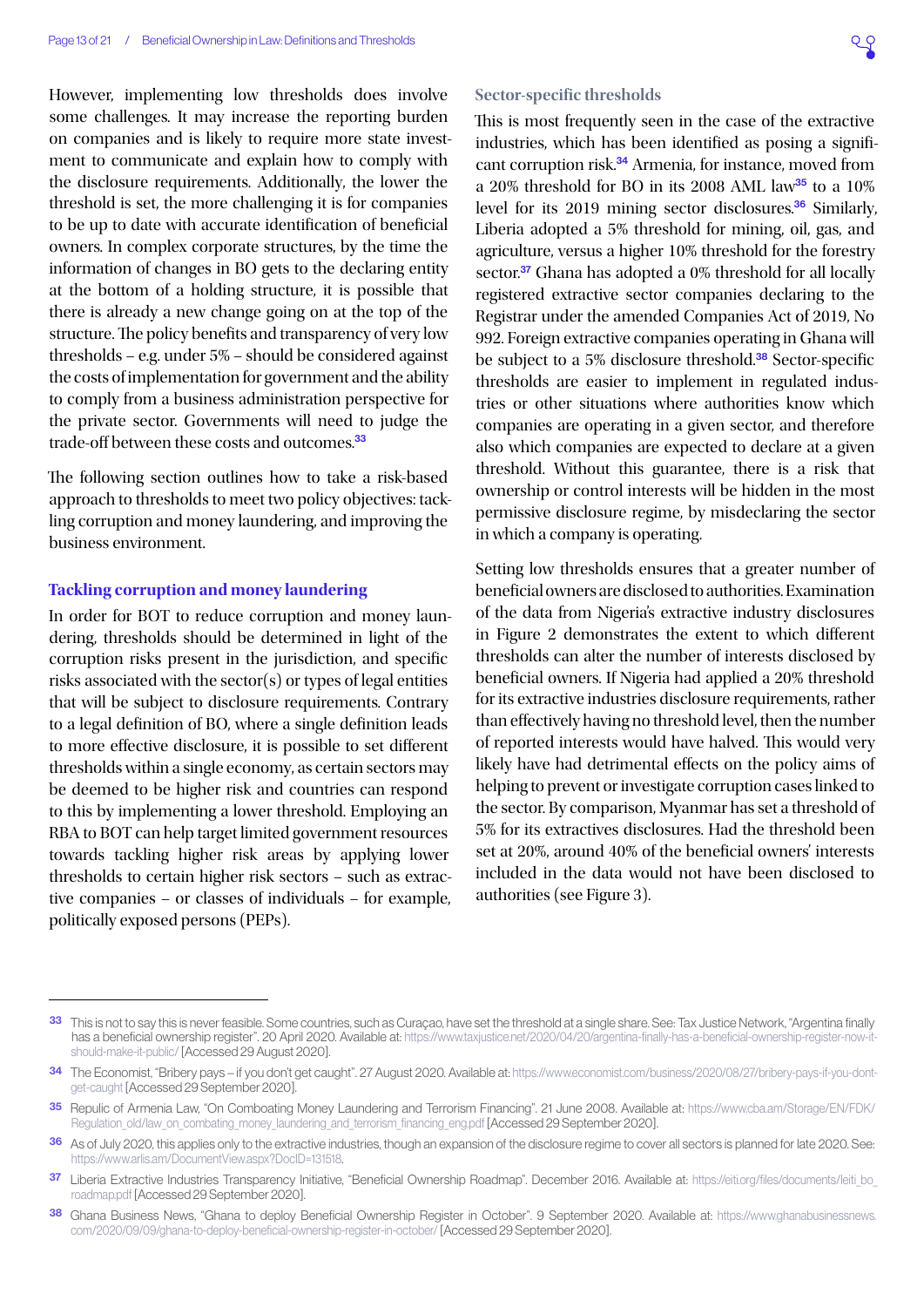#### <span id="page-13-0"></span>Figure 2. Visibility of beneficial ownership in extractive companies in Nigeria

at different thresholds (based on disclosures on the NEITI portal)



Graph showing the proportion of beneficial owners visible at different hypothetical threshold levels in Nigeria's extractives sector. It is based on an experimental treatment of NEITI bulk data, analysing declared percentages ownership and control from the beneficial ownership disclosures of Nigeria's extractives companies to determine the effect of adjusting the threshold on visibility of BOs. The sample size (n=384) is the total number of beneficial owners' interests disclosed.

Source: Nigeria Extractives Industry Transparency Initiative (NEITI), "Beneficial Ownership Portal". Available for bulk download from: [https://bo.neiti.gov.ng/company\\_excel\\_download/xls](https://bo.neiti.gov.ng/company_excel_download/xls) (Oil and Gas); and: [https://bo.neiti.gov.ng/company\\_excel\\_download\\_sm/xls](https://bo.neiti.gov.ng/company_excel_download_sm/xls) (Solid Minerals) [Accessed 11 May 2020]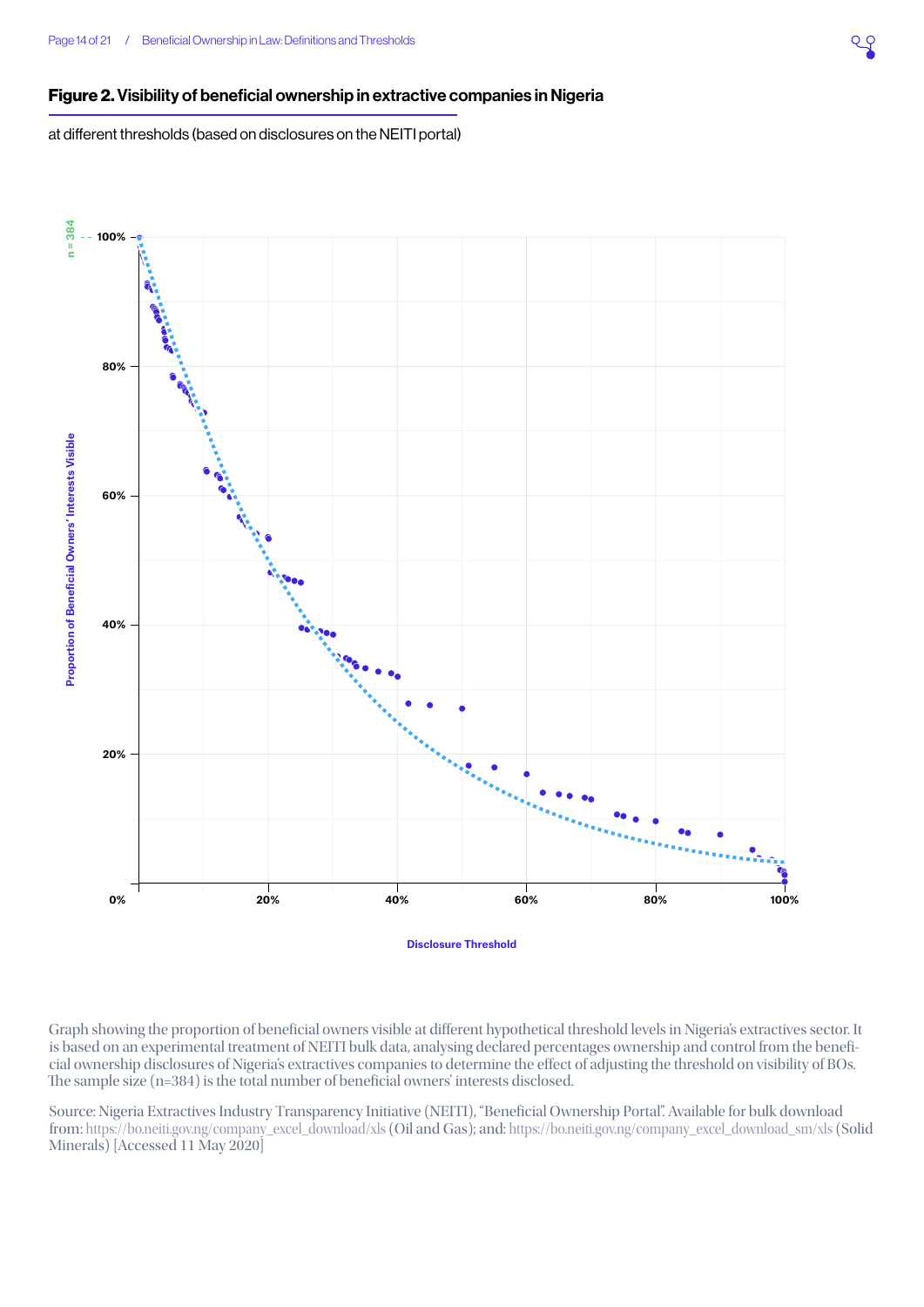#### <span id="page-14-0"></span>Figure 3. Visibility of beneficial ownership in extractive companies in Myanmar

at different thresholds (based on disclosures on the MEITI portal)



Graph showing the proportion of beneficial owners visible at different hypothetical threshold levels in Myanmar's extractives sector. It is based on an experimental treatment of MEITI bulk data, analysing declared percentages ownership and control from the beneficial ownership disclosures of Myanmar's extractives companies at a 5% threshold to determine the effect on visibility of BOs of adjusting the threshold. Disclosures beneath 5% are voluntary. The line of best fit has been extrapolated to show what the hypothetical total number of disclosures could be if the threshold were set at 0%. The sample size (n=258) is the total number of beneficial owners' interests disclosed.

Source: Myanmar Extractives Industry Transparency Initiative (MEITI), "Beneficial Ownership Disclosures". Available for bulk download from: <https://bo.dica.gov.mm/pages/bo-disclosure>[Accessed 13 May 2020]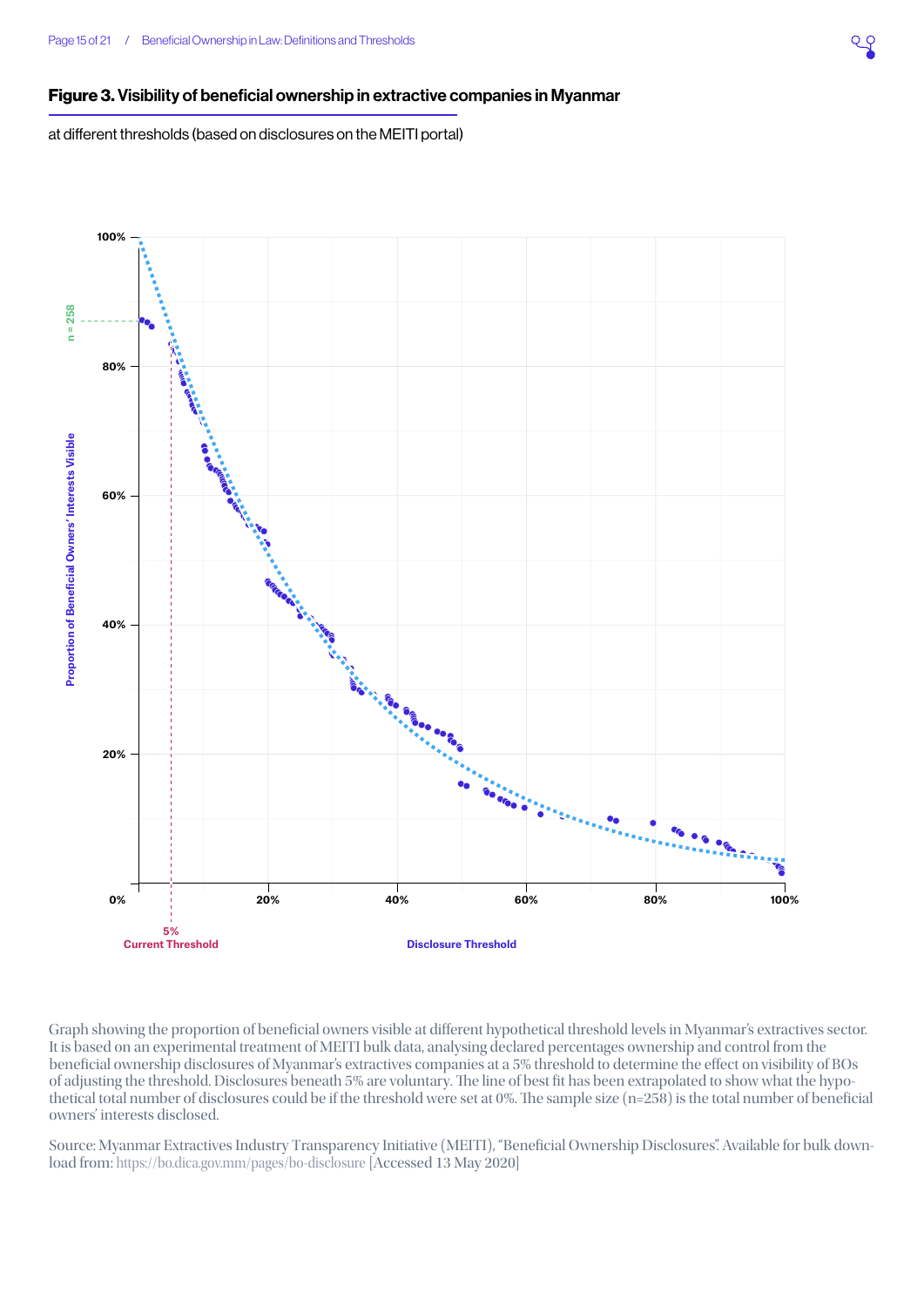#### **Politically exposed persons**<sup>39</sup>

In terms of individuals, for PEPs – those holding senior political office and their close family or associates – an extremely low or 0% BO threshold may be justified. It is widely recognised that the influence and power PEPs derive from their positions can be abused for the purpose of corruption, bribery, and money laundering.<sup>40</sup>

In July 2020 in Kenya, the press reported that a cousin of President Uhuru Kenyatta would likely benefit from Kenyatta's decision to abolish a tax on gambling as he indirectly held stakes in the sector via shareholdings of between 0.5% and 3% in affiliated companies.<sup>41</sup> A 0% threshold for PEPs can help bring such potential conflicts of interest to light at an early stage. Thresholds for PEPs in Armenia were set at 0% in its 2020 extractive industry disclosures. This is in line with the EITI's guidance on PEPs, and also followed allegations that stakes in mining firms had been illegally sold to firms controlled by politically-connected figures after the revolution in 2018.<sup>42</sup>

#### **Avoiding thresholds**

Authorities and regulated entities should remain mindful that thresholds are only a minimum level for triggering BO disclosure requirements, and that further investigation may be required for entities and individuals deemed suspicious or high risk but which fall below this level.<sup>43</sup> Implementers should consider that high thresholds can serve as an impediment to investigations of individuals and entities that do not meet this threshold. This was illustrated in the Cayman Islands in August 2020 when the Ombudsman's Office ordered the Registrar of Companies not to collect information on individuals who possessed ownership stakes below the level legally mandated in the territory's Company Law. This meant that an investigation would have to use BO information held by the company

itself (thus tipping it off to the investigation), or make a special access request to the register, which adds time and bureaucracy to the investigation.<sup>44</sup>

A threshold set at any level involves a risk that illicit actors will deliberately circumvent the legislation by limiting their ownership stake to just below the threshold percentage. This was clearly illustrated in the Russian Laundromat case, for example, in which USD 20.8 billion was reportedly transferred from 19 Russian banks into Moldova and then on to other international destinations. The perpetrators reportedly avoided the BO disclosure requirements at 5% by using multiple entities and limiting their shares to 4.9% per entity. When Moldovan authorities reduced the threshold to 1%, those involved altered their strategy to limit their shareholdings to 0.9%.<sup>45</sup> More sophisticated schemes of circumventing thresholds have also been identified, including via use of circular ownership structures.<sup>46</sup> Such schemes again emphasise the importance of only using thresholds as one component of a far broader and more substantive definition of what constitutes BO.

#### **Improving the business environment**

In order to manage operational and reputational risks, businesses require good visibility of company ownership and to comply with AML/Combating the Financing of Terrorism (CTF) and Know-Your-Customer (KYC) legislation. In the absence of public BO registers, companies often purchase BO data from third party suppliers who are keen users of the BO data that is publicly available. As one of the main providers, Dun & Bradstreet say, "to accurately calculate the aggregated beneficial ownership, a 10% or 25% threshold may not be enough. Determining ownership as low as 1% to calculate the total ownership percentages across various owners may be required for the compliance officers to be confident."47

<sup>39</sup> International definitions of PEPs commonly include not just individuals that directly hold political office, but also those close to them, such as their spouse and immediate family. See, for example, United Nations, "Convention Against Corruption", Article 52(1). Available at: [https://www.unodc.org/documents/brussels/](https://www.unodc.org/documents/brussels/UN_Convention_Against_Corruption.pdf) [UN\\_Convention\\_Against\\_Corruption.pdf](https://www.unodc.org/documents/brussels/UN_Convention_Against_Corruption.pdf) [Accessed 6 September 2020].

<sup>40</sup> Financial Action Task Force Guidance, "Politically Exposed Persons (Recommendations 12 and 22)". June 2013. Available at: [https://www.fatf-gafi.org/media/fatf/](https://www.fatf-gafi.org/media/fatf/documents/recommendations/Guidance-PEP-Rec12-22.pdf) [documents/recommendations/Guidance-PEP-Rec12-22.pdf](https://www.fatf-gafi.org/media/fatf/documents/recommendations/Guidance-PEP-Rec12-22.pdf) [Accessed 29 September 2020].

<sup>41</sup> The Elephant, "It's Our Turn to Eat: Cousin of Kenya's President Has Stake in Sportpesa Betting Firm". 2 July 2020. Available at: [https://www.theelephant.info/](https://www.theelephant.info/features/2020/07/02/its-our-turn-to-eat-cousin-of-kenyas-president-has-stake-in-sportpesa-betting-firm/) [features/2020/07/02/its-our-turn-to-eat-cousin-of-kenyas-president-has-stake-in-sportpesa-betting-firm/](https://www.theelephant.info/features/2020/07/02/its-our-turn-to-eat-cousin-of-kenyas-president-has-stake-in-sportpesa-betting-firm/) [Accessed 29 September 2020].

<sup>42</sup> For more on these allegations, see, for example: [https://arminfo.info/full\\_news.php?id=51522&lang=3.](https://arminfo.info/full_news.php?id=51522&lang=3)

<sup>43</sup> World Bank, "The Puppet Masters: How the Corrupt Use Legal Structures to Hide Stolen Assets and What to Do About It". 2011. Available at: [https://star.worldbank.](https://star.worldbank.org/sites/star/files/puppetmastersv1.pdf) [org/sites/star/files/puppetmastersv1.pdf](https://star.worldbank.org/sites/star/files/puppetmastersv1.pdf) [Accessed 29 September 2020].

<sup>44</sup> Cayman Compass, "Ombudsman orders registrar to stop collecting personal information". 14 August 2020. Available at: [https://www.caymancompass.](https://www.caymancompass.com/2020/08/14/ombudsman-orders-registrar-to-stop-collecting-personal-information/) [com/2020/08/14/ombudsman-orders-registrar-to-stop-collecting-personal-information/](https://www.caymancompass.com/2020/08/14/ombudsman-orders-registrar-to-stop-collecting-personal-information/) [Accessed 29 September 2020].

<sup>45</sup> Committee of Inquiry into Money Laundering, Tax Avoidance and Tax Evasion, "Public Hearing Financial Intelligence Units (FIUs): 'Ins and Outs' and the Russian 'Laundromat' Case". 21 June 2017. Available at: [https://www.europarl.europa.eu/cmsdata/128621/PANA%2021%20June%20pm\\_Verbatim%20Report\\_EN.pdf](https://www.europarl.europa.eu/cmsdata/128621/PANA%2021%20June%20pm_Verbatim%20Report_EN.pdf) [Accessed 29 September 2020].

<sup>46</sup> The Tax Justice Network has written in detail about how circular ownership structures can be used to avoid disclosure thresholds. See: Tax Justice Network, "More beneficial ownership loopholes to plug". 6 September 2019. Available at: [https://www.taxjustice.net/2019/09/06/more-beneficial-ownership-loopholes-to-plug](https://www.taxjustice.net/2019/09/06/more-beneficial-ownership-loopholes-to-plug-circular-ownership-control-with-little-ownership-and-companies-as-parties-to-the-trust/)[circular-ownership-control-with-little-ownership-and-companies-as-parties-to-the-trust/](https://www.taxjustice.net/2019/09/06/more-beneficial-ownership-loopholes-to-plug-circular-ownership-control-with-little-ownership-and-companies-as-parties-to-the-trust/) [Accessed 2 August 2020].

<sup>47</sup> Dun & Bradstreet, "How Compliance Practices Should Adapt to Increased Beneficial Ownership Scrutiny". 2016. Available at: [https://www.dnb.co.uk/content/](https://www.dnb.co.uk/content/dam/english/dnb-solutions/supply-management/beneficial-ownership-white-paper.pdf) [dam/english/dnb-solutions/supply-management/beneficial-ownership-white-paper.pdf](https://www.dnb.co.uk/content/dam/english/dnb-solutions/supply-management/beneficial-ownership-white-paper.pdf) [Accessed 29 September 2020].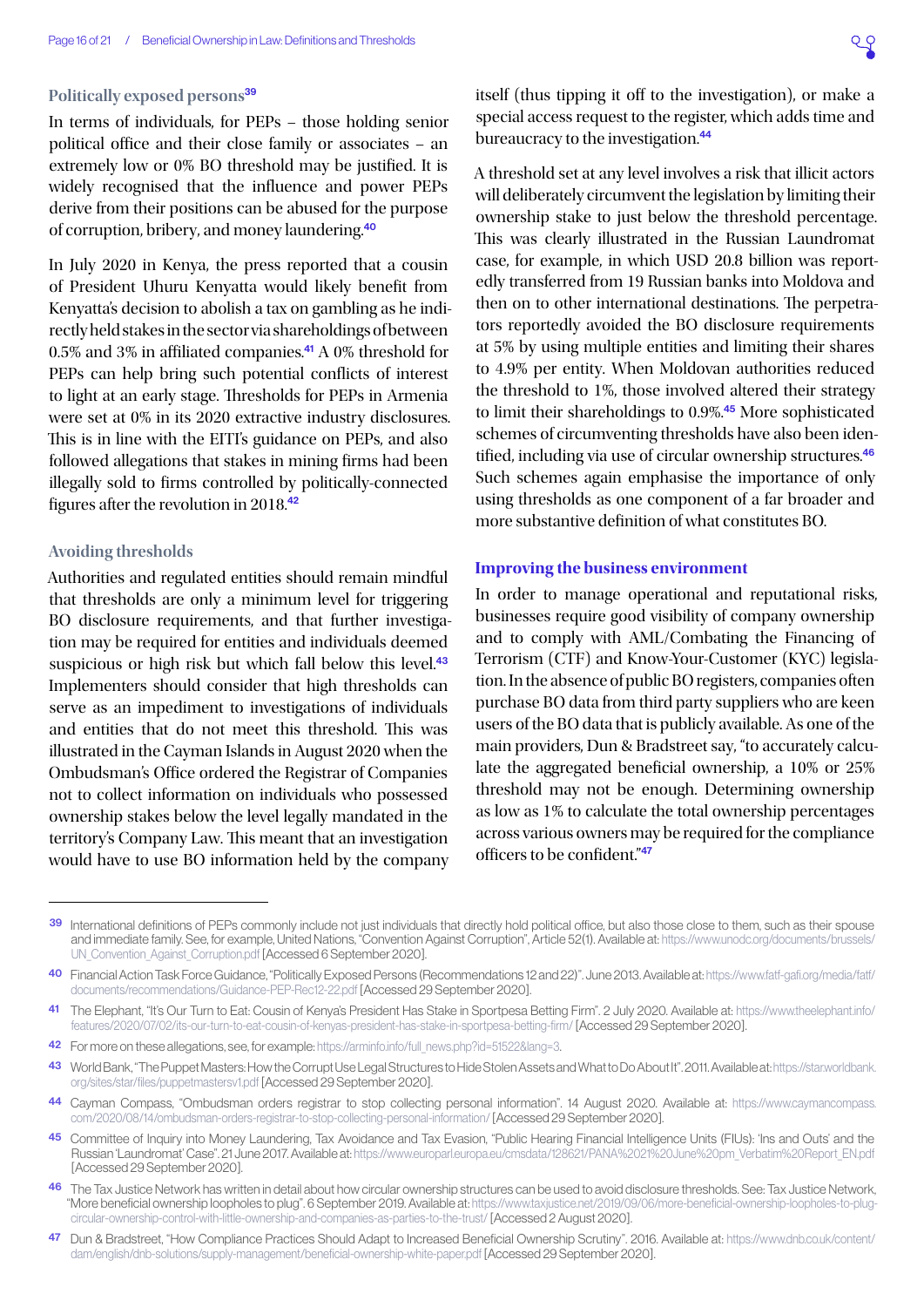**For businesses to operate with confidence, lower thresholds are preferable, as more data will increase visibility**. On the other hand, lower thresholds may increase the cost of due diligence for AML-regulated entities, although the existence of publicly available registers can help offset these costs. In addition, evidence from countries like the UK have already demonstrated that the cost of compliance with BO disclosure regulations is low for the vast majority of businesses.<sup>48</sup>

<sup>48</sup> For instance, in a review of the UK register, the median cost of compliance in the UK was £287. See: Department for Business, Energy & Industrial Strategy, "Review of the implementation of the PSC Register". March 2019. Available at: [https://assets.publishing.service.gov.uk/government/uploads/system/uploads/](https://assets.publishing.service.gov.uk/government/uploads/system/uploads/attachment_data/file/822823/review-implementation-psc-register.pdf) [attachment\\_data/file/822823/review-implementation-psc-register.pdf](https://assets.publishing.service.gov.uk/government/uploads/system/uploads/attachment_data/file/822823/review-implementation-psc-register.pdf) [Accessed 1 August 2020].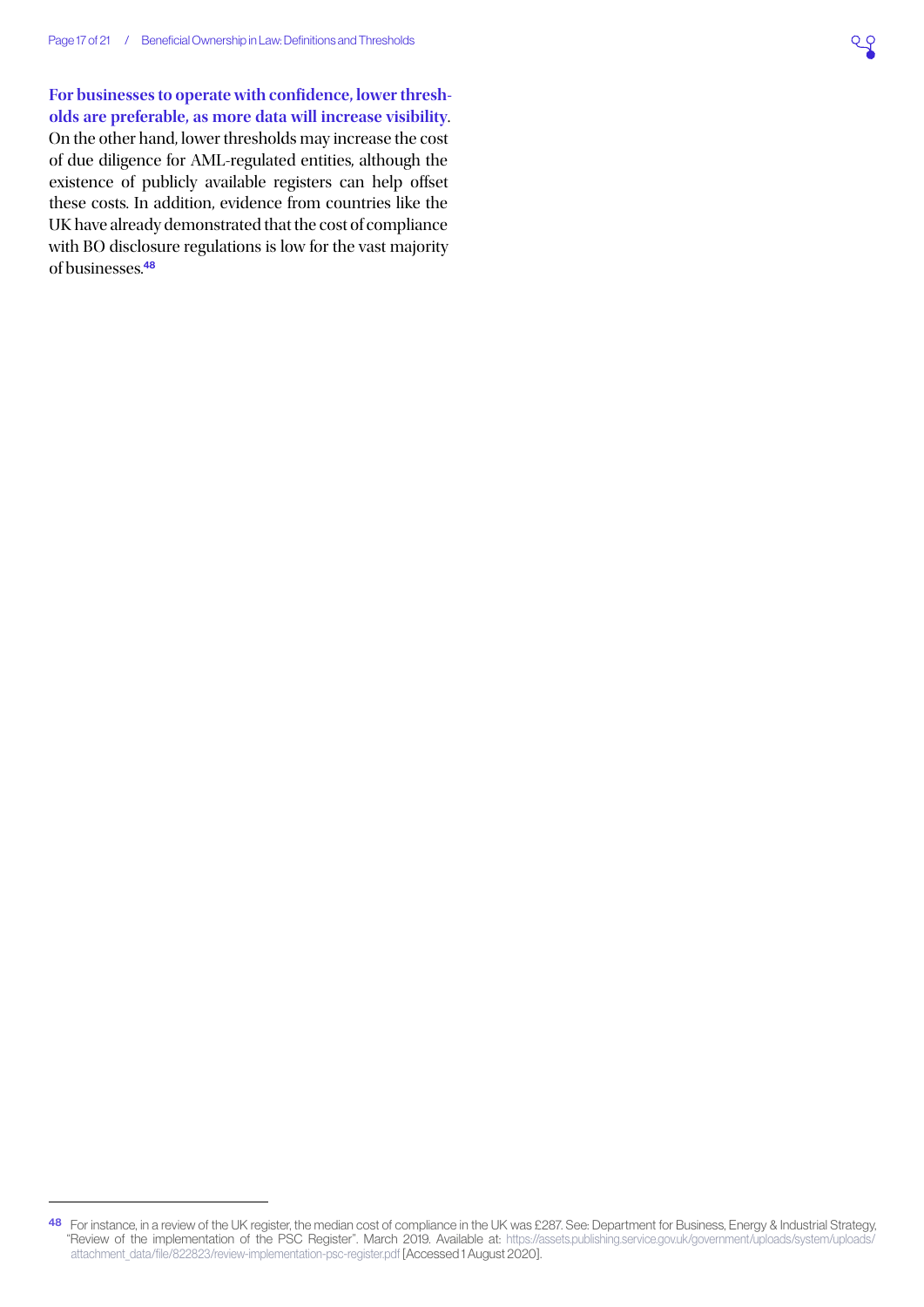### <span id="page-17-0"></span>**Operationalising definitions and thresholds**

When seeking to apply these principles to drafting BO definitions and thresholds in practice, it is important for implementers to **set concrete plans for periodic review and assessment of threshold levels,** and potentially also the BO definition, to see whether these serve policy goals. Illicit actors will continue to seek new ways to evade disclosure requirements, including by reducing their shareholdings in order to move below threshold levels. Once systems for gathering and publishing data are established, implementers should conduct a detailed assessment of initial disclosures, assessing data quality and coverage and evaluating whether the definition and threshold level has proved adequate to yield disclosures that support their policy goals. Authorities may consider using such an evaluation to determine what loopholes exist in the definition. As part of the iterative design process on which BO reforms are ideally based, authorities may also assess the potential benefits and trade-offs involved in lowering the threshold. Downward revisions of thresholds should also be considered in cases where significant money laundering activities have been detected, as highlighted in the Russian Laundromat case above. Frequent alterations to other aspects of the BO definition should not be required if the original law is formulated along the lines explained earlier in this briefing.

<span id="page-17-2"></span>It is also critical that **governments provide companies with clear guidance on how to identify qualifying beneficial owners and how to calculate indirect ownership percentages**. It can be helpful to test the disclosure forms and process with a number of the target companies prior to fully rolling out disclosure requirements. This can alert implementers to any issues companies may have in understanding the disclosure requirements, and will help judge

whether the chosen threshold enables sufficient information to be collected. Producing detailed guidance and visual tools to help companies understand and comply with disclosure regulations will be a vital component of such efforts<sup>49</sup>

<span id="page-17-3"></span>In order to maximise the utility of the data, it should be as clear and granular as possible. **Governments should require the disclosure of, and publish the way in which, an individual exercises BO over a company, including the exact percentage of ownership and control**, and a statement of whether the interest is held directly or indirectly, where applicable. Not doing so hinders interpretation and use of the data. For example, currently the UK's disclosure regime requires only the selection of bands – over 25% and up to 50%, more than 50% and less than 75%, and  $75\%$  or more<sup>50</sup> – which severely limits interpretation and linking of the data with other registers. Where governments have implemented different thresholds for different sections of the economy, it will also be important to ensure that users of the BO data understand the thresholds on which the BO disclosures have been determined so that they may interpret the data correctly.

<span id="page-17-1"></span>Finally, governments should **apply reporting requirements for firms where no person falls within the threshold or definition of BO.** It is possible for no individual to meet the criteria for disclosure outlined within a legal definition of BO, even if the definition is robust and the thresholds are low. In such cases, it is recommended that countries require the disclosure of the name of a natural person in a senior role with managerial responsibility for the company in question. Many countries – including Argentina, the Republic of Korea, and EU member states under AMLD $5<sup>51</sup>$  – require the submission of names of

<sup>49</sup> OO has developed a number of tools to help develop such guidance, including visual language that can help illustrate BO structures in a clear and consistent way:<https://www.openownership.org/visualisation/>.

<sup>50</sup> Companies House and Department for Business, Energy & Industrial Strategy, "Summary guide for companies – register of people with significant control". February 2018. Available at: https://assets.publishing.service.gov.uk/government/uploads/system/uploads/attachment\_data/file/621568/170622\_NON-STAT\_Summary Guidance 4MLD Final.pdf [Accessed 29 September 2020].

<sup>51</sup> The Official Gazette of the Argentine Republic, "Federal Administration of Public Revenue". 15 April 2020. Available at: [https://www.boletinoficial.gob.ar/detalleAviso/](https://www.boletinoficial.gob.ar/detalleAviso/primera/227833/20200415) [primera/227833/20200415](https://www.boletinoficial.gob.ar/detalleAviso/primera/227833/20200415) [Accessed 29 September 2020].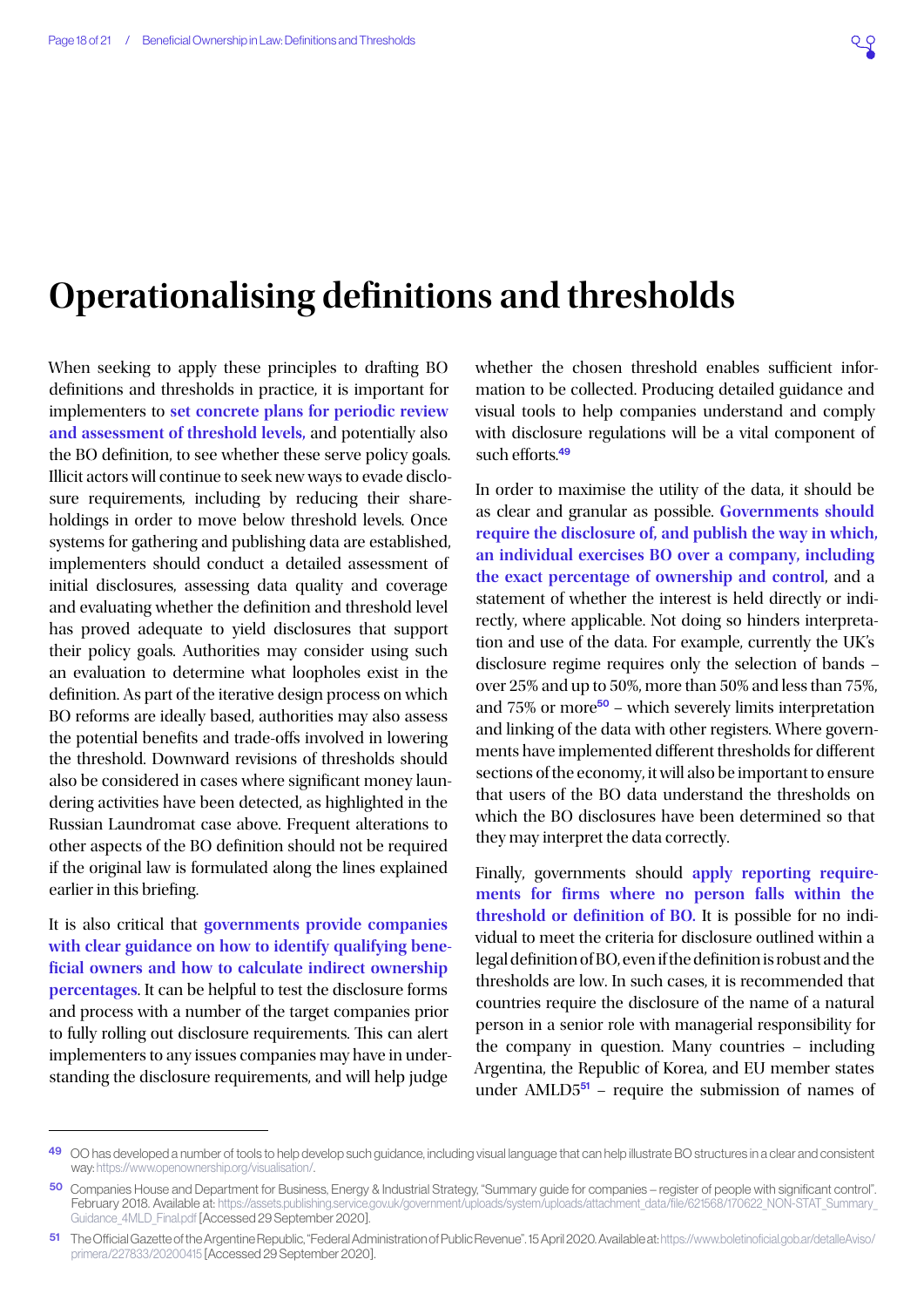senior managing officials of the relevant entity instead (e.g. the directors, CEO or board members). The EITI, in its work on BO disclosures for mining, oil, and gas firms, has held up the example of Liberia as a case study in good practice. In that country, where no natural persons meet the definition of BO, the reporting entity must declare the identity of those individuals with the five largest stakes in the firm.<sup>52</sup>

Whilst it is important to note that these people are not necessarily beneficial owners, for law enforcement purposes it is preferable to have the name of somebody who has real responsibility for the company rather than having no name at all (or the names of formation agents). Where this is the case, it should be recorded in the published data that these individuals have been disclosed because there are no others that qualify as beneficial owners under the country's legal definition.

<sup>52</sup> Extractive Industries Transparency Initiative International Secretariat, "Guidance note 22 on how to plan for beneficial ownership disclosure (roadmap)". April 2016. Available at: <https://eiti.org/GN22>[Accessed 29 September 2020].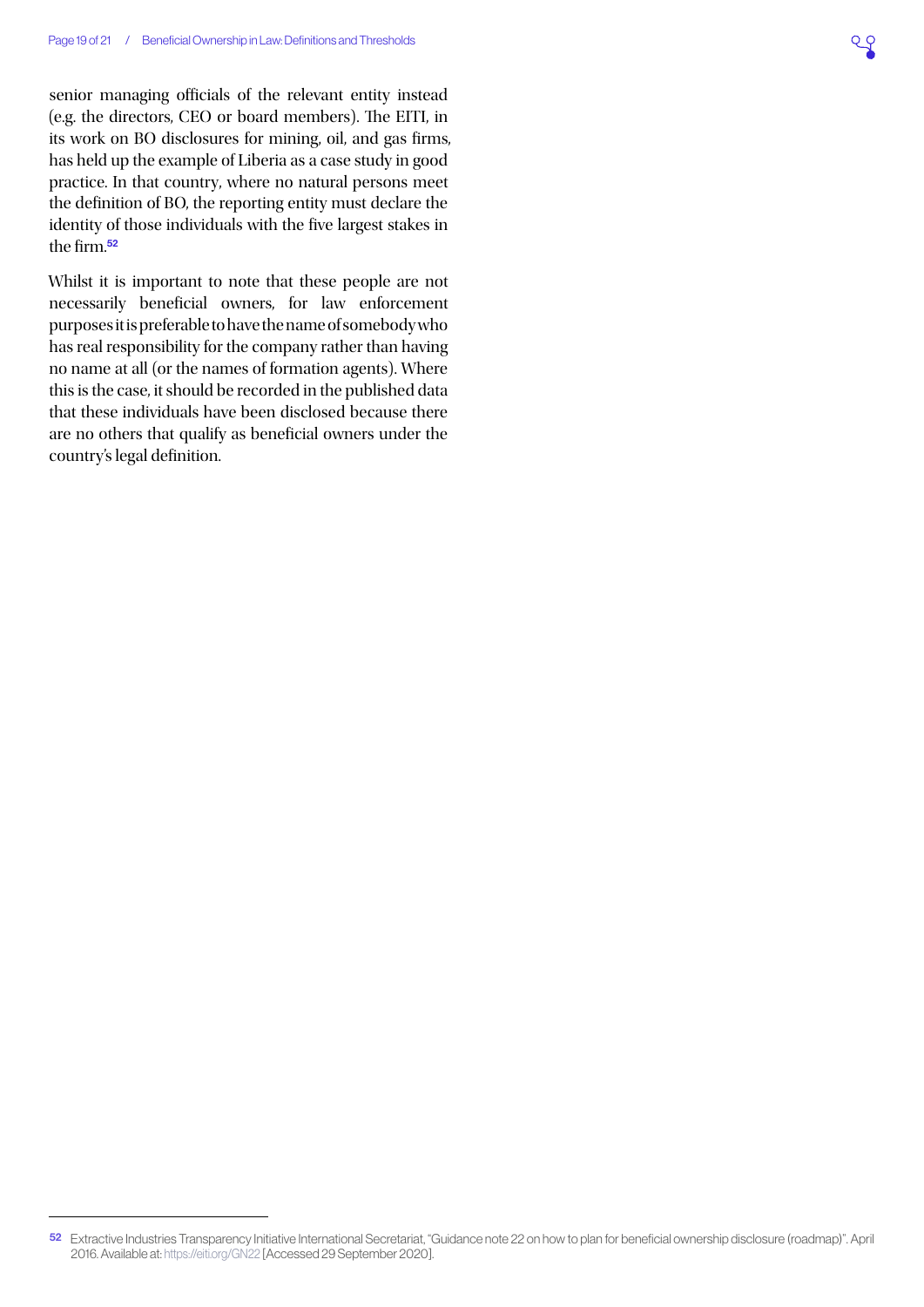## <span id="page-19-0"></span>**Conclusion**

A legal definition of BO and its associated thresholds form the foundation on which a disclosure regime is built.

Although not many legal definitions currently in operation have been tried and tested in court, early evidence shows that good definitions have a number of characteristics. A BO definition should set itself clearly apart from legal ownership by clearly stating that a BO is a natural person, including both ownership and control, and specifying that this can be exercised both directly and indirectly. There should be a single, harmonised definition in a jurisdiction, contained in primary legislation. The definition should include a broad, catch-all description of BO, complemented by a non-exhaustive list of examples, tailored to local contexts.

Thresholds are an important feature of determining when and what types of disclosures are required. However, they only relate to a limited number of types of ownership and control, albeit very common ones. When deciding the appropriate threshold levels for a BO regime, discussions should be framed around the policy goals a government wants to achieve with BOT, and what thresholds are most likely to yield data that assists in meeting these goals. A riskbased approach, especially when it comes to corruption

and anti-money laundering, is likely to be the best way to effectively deploy limited government resources to do this.

It may be challenging to determine appropriate threshold levels to meet policy goals in advance, and whilst lessons can be drawn from other countries, the appropriate thresholds will be specific to local contexts. Governments should seek to make thresholds as low as possible using the RBA, whilst also balancing the potential costs and policy benefits involved with setting thresholds at different levels. Setting concrete plans at the outset of the implementation process for periodic review of threshold levels to assess their continued appropriateness is also good practice. It is also important that they provide the right guidance to companies to disclose the correct data, and that the clarity and granularity of this data is published. In order to support investigations, implementers should consider including reporting requirements in the case no natural person meets their legal definition of a beneficial owner.

As additional countries adopt legal definitions of BO, and these are tested in court, OO will continue to collect emerging evidence on best practice.